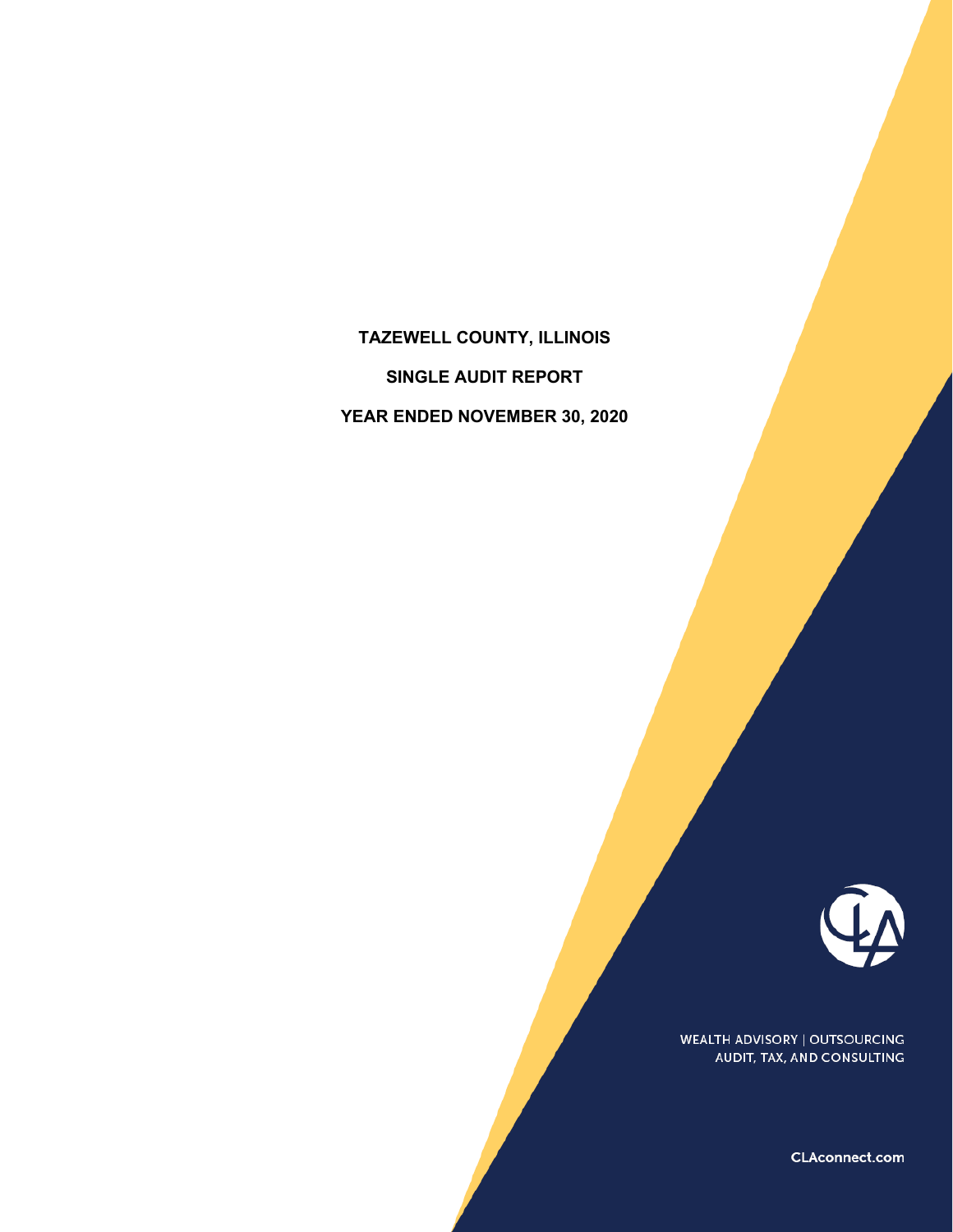#### **TAZEWELL COUNTY, ILLINOIS TABLE OF CONTENTS YEAR ENDED NOVEMBER 30, 2020**

| <b>INDEPENDENT AUDITORS' REPORT ON INTERNAL CONTROL OVER FINANCIAL</b><br>REPORTING AND ON COMPLIANCE AND OTHER MATTERS BASED ON AN<br>AUDIT OF FINANCIAL STATEMENTS PERFORMED IN ACCORDANCE WITH<br><b>GOVERNMENT AUDITING STANDARDS</b>   | 1  |
|---------------------------------------------------------------------------------------------------------------------------------------------------------------------------------------------------------------------------------------------|----|
| <b>INDEPENDENT AUDITORS' REPORT ON COMPLIANCE FOR EACH MAJOR</b><br>FEDERAL PROGRAM, REPORT ON INTERNAL CONTROL OVER COMPLIANCE,<br>AND REPORT ON THE SCHEDULE OF EXPENDITURES OF FEDERAL AWARDS<br><b>REQUIRED BY THE UNIFORM GUIDANCE</b> | 3  |
| <b>SCHEDULE OF EXPENDITURES OF FEDERAL AWARDS</b>                                                                                                                                                                                           | 6  |
| NOTES TO SCHEDULE OF EXPENDITURES OF FEDERAL AWARDS                                                                                                                                                                                         | 12 |
| <b>SCHEDULE OF FINDINGS AND QUESTIONED COSTS</b>                                                                                                                                                                                            | 13 |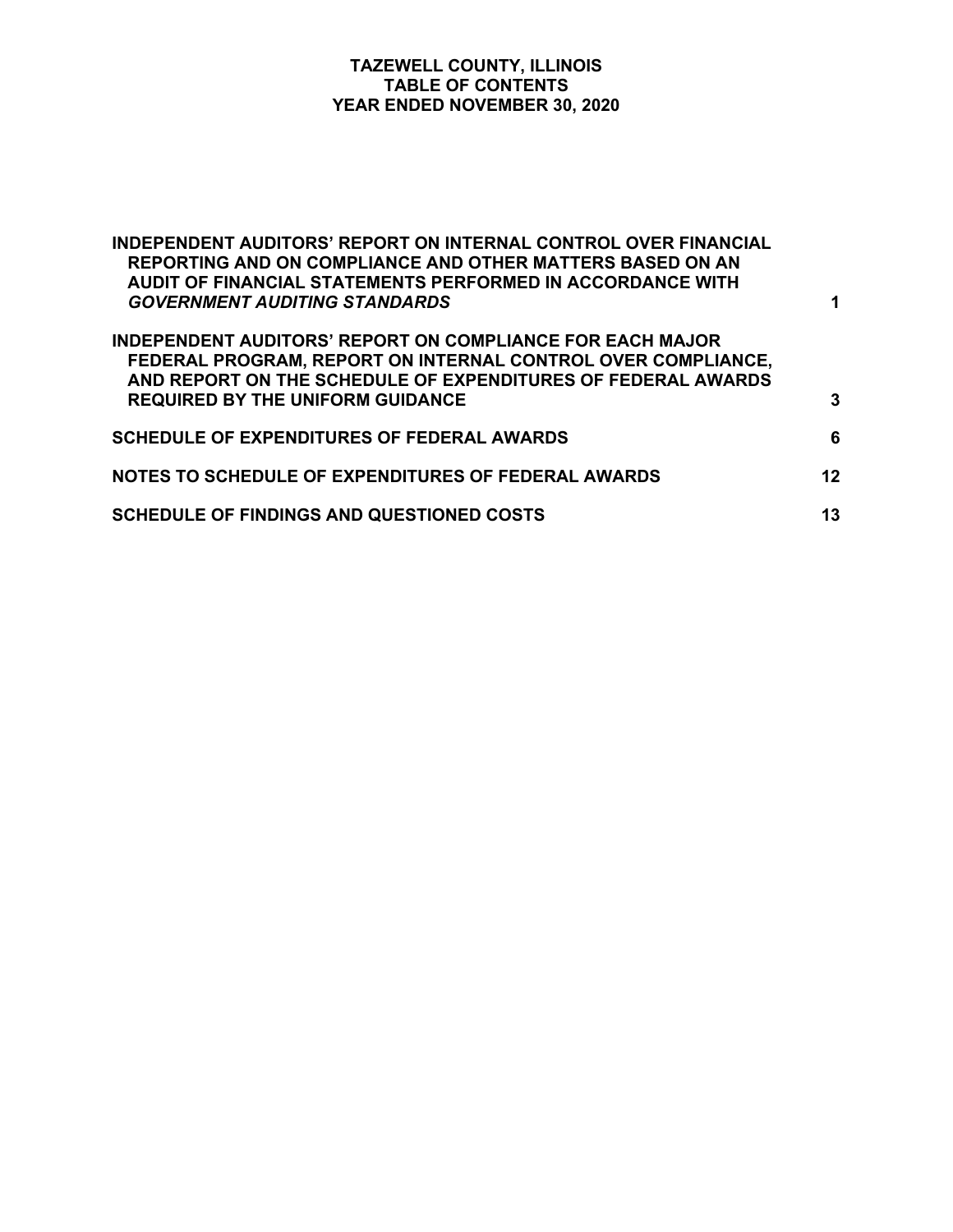

## **INDEPENDENT AUDITORS' REPORT ON INTERNAL CONTROL OVER FINANCIAL REPORTING AND ON COMPLIANCE AND OTHER MATTERS BASED ON AN AUDIT OF FINANCIAL STATEMENTS PERFORMED IN ACCORDANCE WITH** *GOVERNMENT AUDITING STANDARDS*

Chairman and Members of the County Board Tazewell County, Illinois

We have audited, in accordance with the auditing standards generally accepted in the United States of America and the standards applicable to financial audits contained in *Government Auditing Standards*, issued by the Comptroller General of the United States, the financial statements of the governmental activities, the discretely presented component unit, each major fund, and the aggregate remaining fund information of Tazewell County, Illinois (the County) as of and for the year ended November 30, 2020, and the related notes to the financial statements, which collectively comprise the County's basic financial statements, and have issued our report thereon dated July 28, 2021.

## **Internal Control over Financial Reporting**

In planning and performing our audit of the financial statements, we considered the County's internal control over financial reporting (internal control) as a basis for designing audit procedures that are appropriate in the circumstances for the purpose of expressing our opinions on the financial statements, but not for the purpose of expressing an opinion on the effectiveness of the County's internal control. Accordingly, we do not express an opinion on the effectiveness of the County's internal control.

A *deficiency in internal control* exists when the design or operation of a control does not allow management or employees, in the normal course of performing their assigned functions, to prevent, or detect and correct, misstatements on a timely basis. A *material weakness* is a deficiency, or a combination of deficiencies, in internal control, such that there is a reasonable possibility that a material misstatement of the County's financial statements will not be prevented, or detected and corrected on a timely basis. A *significant deficiency* is a deficiency, or a combination of deficiencies, in internal control that is less severe than a material weakness, yet important enough to merit attention by those charged with governance.

Our consideration of internal control was for the limited purpose described in the first paragraph of this section and was not designed to identify all deficiencies in internal control that might be material weaknesses or significant deficiencies and therefore, material weaknesses or significant deficiencies may exist that have not been identified. We did identify certain deficiencies in internal control, described in the accompanying schedule of findings and questioned costs as items 2020-001 and 2020-002 that we consider to be material weaknesses.

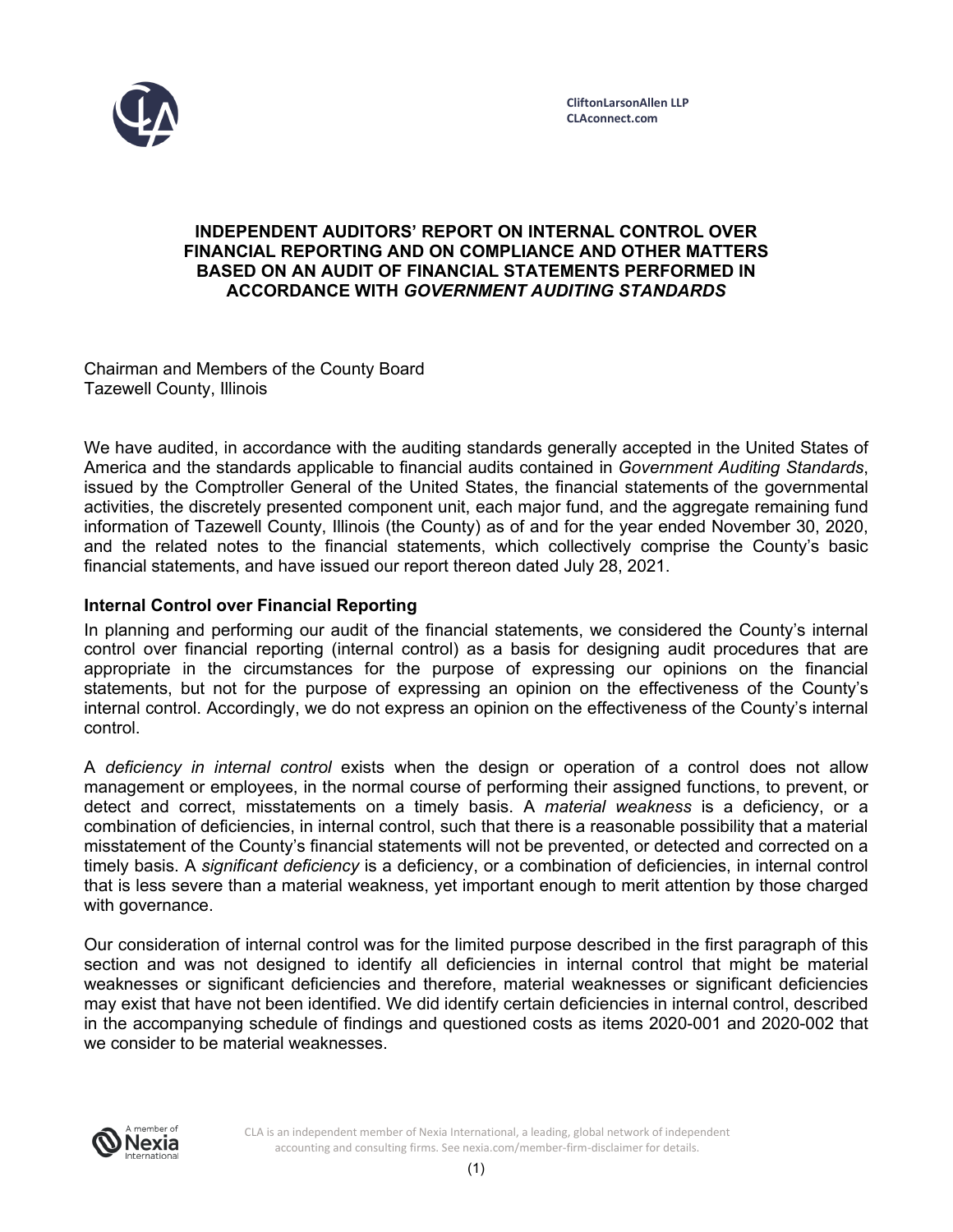## **Compliance and Other Matters**

As part of obtaining reasonable assurance about whether the County's financial statements are free from material misstatement, we performed tests of its compliance with certain provisions of laws, regulations, contracts, and grant agreements, noncompliance with which could have a direct and material effect on the financial statements. However, providing an opinion on compliance with those provisions was not an objective of our audit and, accordingly, we do not express such an opinion. The results of our tests disclosed no instances of noncompliance or other matters that are required to be reported under *Government Auditing Standards*.

## **Tazewell County, Illinois' Response to Findings**

The County's responses to the findings identified in our audit are described in the accompanying schedule of findings and questioned costs. The County's responses were not subjected to the auditing procedures applied in the audit of the financial statements and, accordingly, we express no opinion on them.

## **Purpose of this Report**

The purpose of this report is solely to describe the scope of our testing of internal control and compliance and the result of that testing, and not to provide an opinion on the effectiveness of the County's internal control or on compliance. This report is an integral part of an audit performed in accordance with *Government Auditing Standards* in considering the County's internal control and compliance. Accordingly, this communication is not suitable for any other purpose.

Viifton Larson Allen LLP

**CliftonLarsonAllen LLP**

Peoria, Illinois July 28, 2021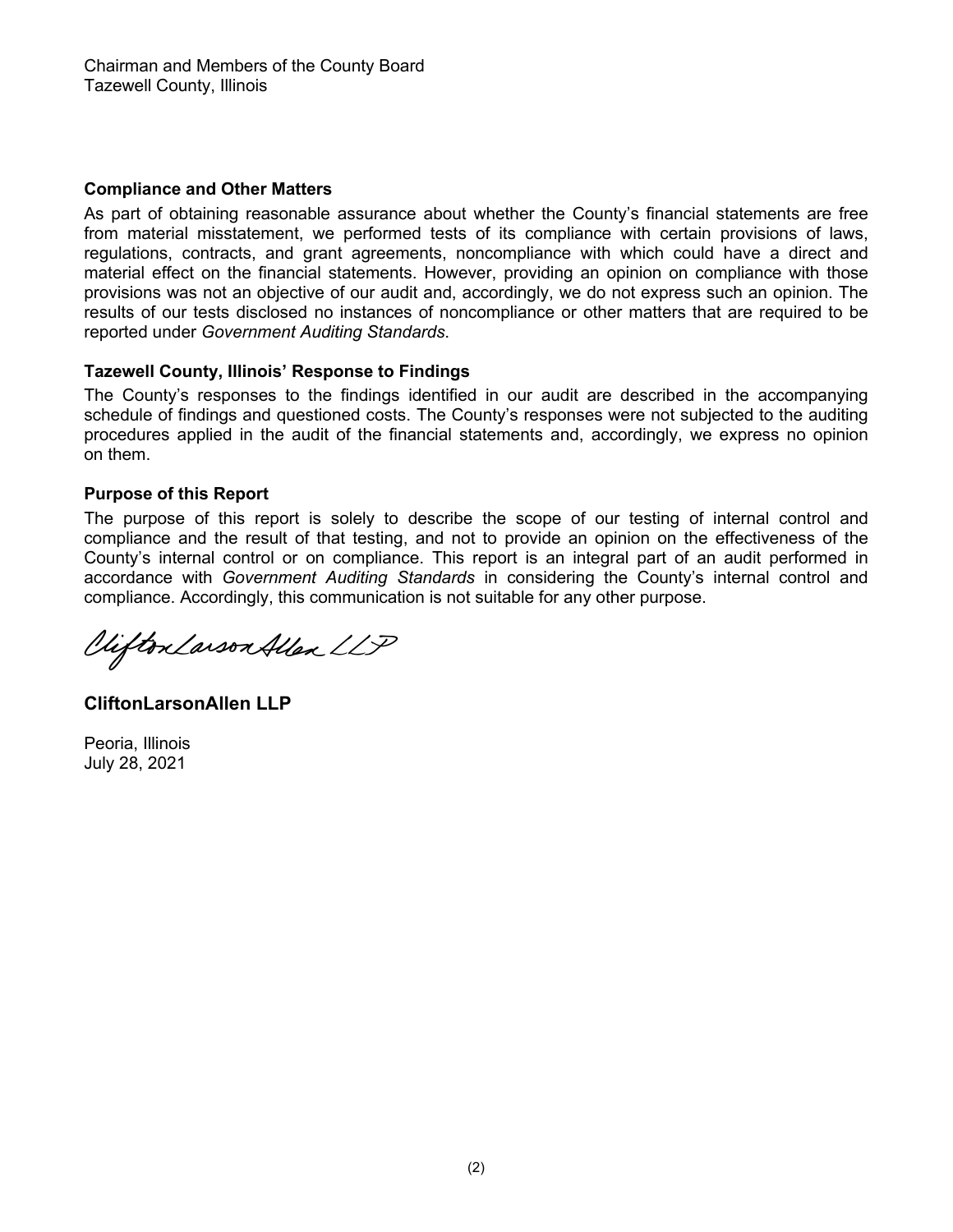

## **INDEPENDENT AUDITORS' REPORT ON COMPLIANCE FOR EACH MAJOR FEDERAL PROGRAM, REPORT ON INTERNAL CONTROL OVER COMPLIANCE, AND REPORT ON THE SCHEDULE OF EXPENDITURES OF FEDERAL AWARDS REQUIRED BY THE UNIFORM GUIDANCE**

Chairman and Members of the County Board Tazewell County, Illinois

## **Report on Compliance for Each Major Federal Program**

We have audited Tazewell County, Illinois' (the County) compliance with the types of compliance requirements described in the *OMB Compliance Supplement* that could have a direct and material effect on each of the County's major federal programs for the year ended November 30, 2020. The County's major federal programs are identified in the summary of auditors' results section of the accompanying schedule of findings and questioned costs.

# *Management's Responsibility*

Management is responsible for compliance with federal statutes, regulations, and the terms and conditions of its federal awards applicable to its federal programs.

## *Auditors' Responsibility*

Our responsibility is to express an opinion on compliance for each of the County's major federal programs based on our audit of the types of compliance requirements referred to above. We conducted our audit of compliance in accordance with auditing standards generally accepted in the United States of America; the standards applicable to financial audits contained in *Government Auditing Standards*, issued by the Comptroller General of the United States; and the audit requirements of Title 2 U.S. *Code of Federal Regulations* Part 200, *Uniform Administrative Requirements, Cost Principles, and Audit Requirements for Federal Awards* (Uniform Guidance). Those standards and Uniform Guidance require that we plan and perform the audit to obtain reasonable assurance about whether noncompliance with the types of compliance requirements referred to above that could have a direct and material effect on a major federal program occurred. An audit includes examining, on a test basis, evidence about the County's compliance with those requirements and performing such other procedures as we considered necessary in the circumstances.

We believe that our audit provides a reasonable basis for our opinion on compliance for each major federal program. However, our audit does not provide a legal determination of the County's compliance.

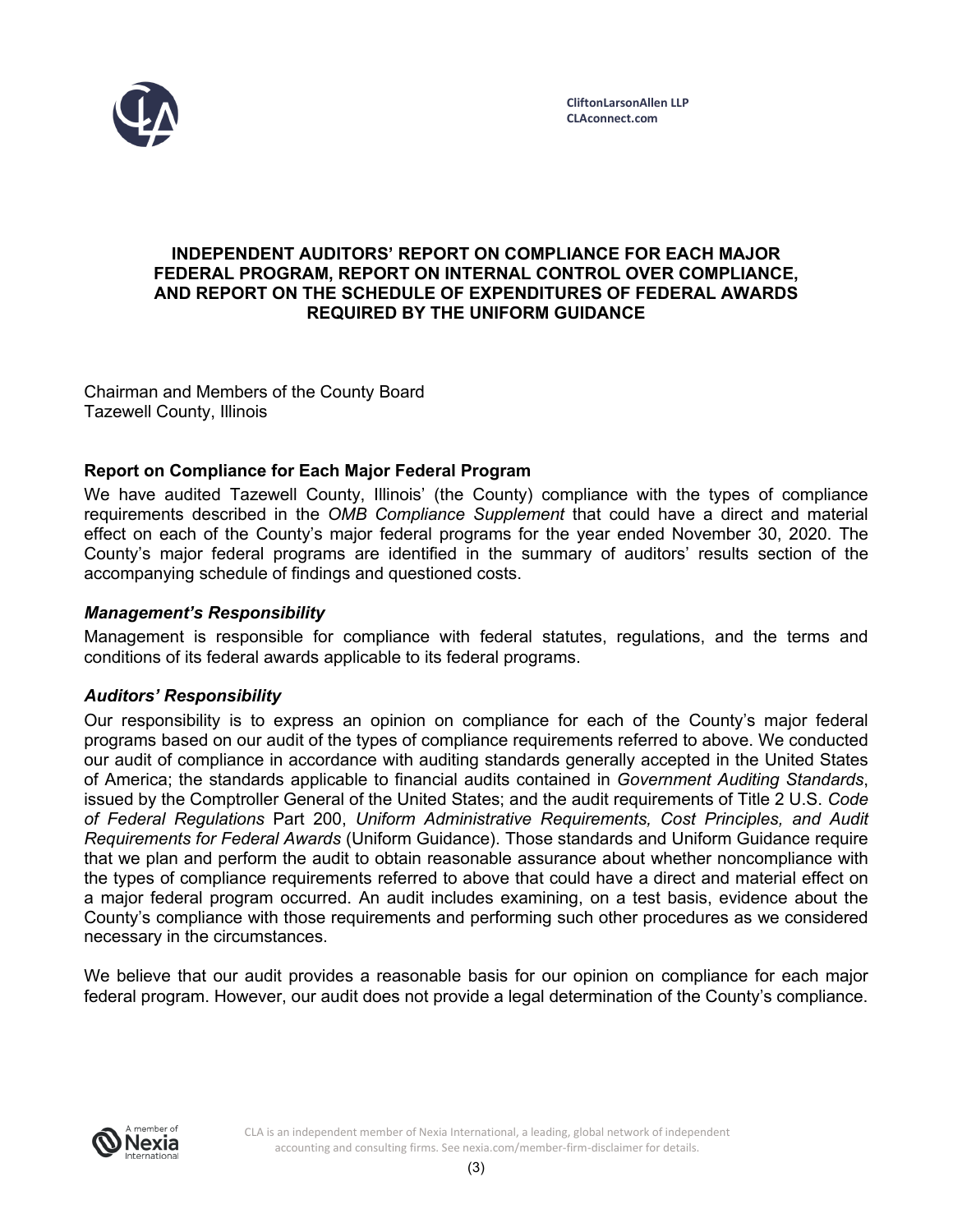## *Opinion on Each Major Federal Program*

In our opinion, the County complied, in all material respects, with the types of compliance requirements referred to above that could have a direct and material effect on each of its major federal programs for the year ended November 30, 2020.

## *Other Matters*

The results of or auditing procedures disclosed an instance of noncompliance, which is required to be reported in accordance with the Uniform Guidance and which is described in the accompanying schedule of findings and questioned costs as item 2020-004. Our opinion on each major federal program is not modified with respect to this matter.

The County's response to the noncompliance finding identified in our audit is described in the accompanying schedule of findings and questioned costs. The County's response was not subjected to the auditing procedures applied in the audit of compliance and, accordingly, we express no opinion on the response.

## **Report on Internal Control Over Compliance**

Management of the County is responsible for establishing and maintaining effective internal control over compliance with the types of compliance requirements referred to above. In planning and performing our audit of compliance, we considered the County's internal control over compliance with the types of requirements that could have a direct and material effect on each major federal program to determine the auditing procedures that are appropriate in the circumstances for the purpose of expressing an opinion on compliance for each major federal program and to test and report on internal control over compliance in accordance with the Uniform Guidance, but not for the purpose of expressing an opinion on the effectiveness of internal control over compliance. Accordingly, we do not express an opinion on the effectiveness of the County's internal control over compliance.

Our consideration of internal control over compliance was for the limited purpose described in the preceding paragraph and was not designed to identify all deficiencies in internal control over compliance that might be material weaknesses or significant deficiencies and therefore, material weaknesses or significant deficiencies may exist that have not been identified. However, as discussed below, we did identify certain deficiencies in internal control over compliance that we consider to be material weaknesses and significant deficiencies.

A *deficiency in internal control over compliance* exists when the design or operation of a control over compliance does not allow management or employees, in the normal course of performing their assigned functions, to prevent, or detect and correct, noncompliance with a type of compliance requirement of a federal program on a timely basis. A *material weakness in internal control over compliance* is a deficiency, or a combination of deficiencies, in internal control over compliance, such that there is a reasonable possibility that material noncompliance with a type of compliance requirement of a federal program will not be prevented, or detected and corrected, on a timely basis. We consider the deficiency in internal control over compliance described in the accompanying schedule of findings and questioned costs as item 2020-003 to be a material weakness.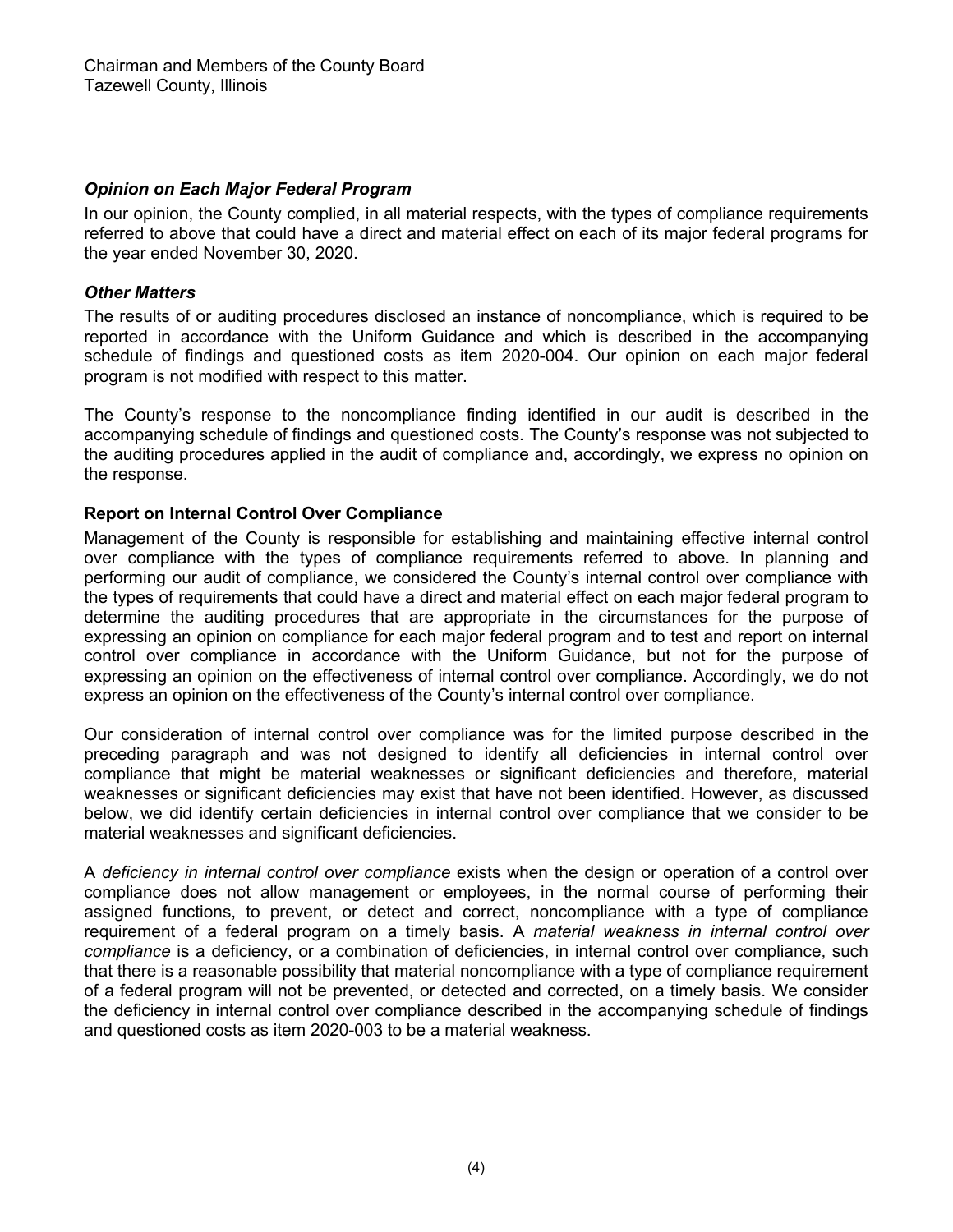A *significant deficiency in internal control over compliance* is a deficiency, or a combination of deficiencies, in internal control over compliance with a type of compliance requirement of a federal program that is less severe than a material weakness in internal control over compliance, yet important enough to merit attention by those charged with governance. We consider the deficiency in internal control over compliance described in the accompanying schedule of findings and questioned costs as item 2020-004 to be a significant deficiency.

The County's response to the internal control over compliance findings identified in our audit is described in the accompanying schedule of findings and questioned costs. The County's response was not subjected to the auditing procedures applied in the audit of compliance and, accordingly, we express no opinion on the response.

The purpose of this report on internal control over compliance is solely to describe the scope of our testing of internal control over compliance and the result of that testing based on the requirements of the Uniform Guidance. Accordingly, this report is not suitable for any other purpose.

## **Report on Schedule of Expenditures of Federal Awards Required by the Uniform Guidance**

We have audited the financial statements of the governmental activities, the discretely presented component unit, each major fund, and the aggregate remaining fund information of the County as of and for the year ended November 30, 2020, and the related notes to the financial statements, which collectively comprise the County's basic financial statements. We issued our report thereon dated July 28, 2021, which contained unmodified opinions on those financial statements. Our audit was conducted for the purpose of forming opinions on the financial statements that collectively comprise the basic financial statements. The accompanying schedule of expenditures of federal awards is presented for purposes of additional analysis as required by the Uniform Guidance and is not a required part of the basic financial statements. Such information is the responsibility of management and was derived from and relates directly to the underlying accounting and other records used to prepare the basic financial statements. The information has been subjected to the auditing procedures applied in the audit of the financial statements and certain additional procedures, including comparing and reconciling such information directly to the underlying accounting and other records used to prepare the basic financial statements or to the basic financial statements themselves, and other additional procedures in accordance with auditing standards generally accepted in the United States of America. In our opinion, the schedule of expenditures of federal awards is fairly stated in all material respects in relation to the basic fina ncial statements as a whole.

Viifton Larson Allen LLP

**CliftonLarsonAllen LLP**

Peoria, Illinois July 28, 2021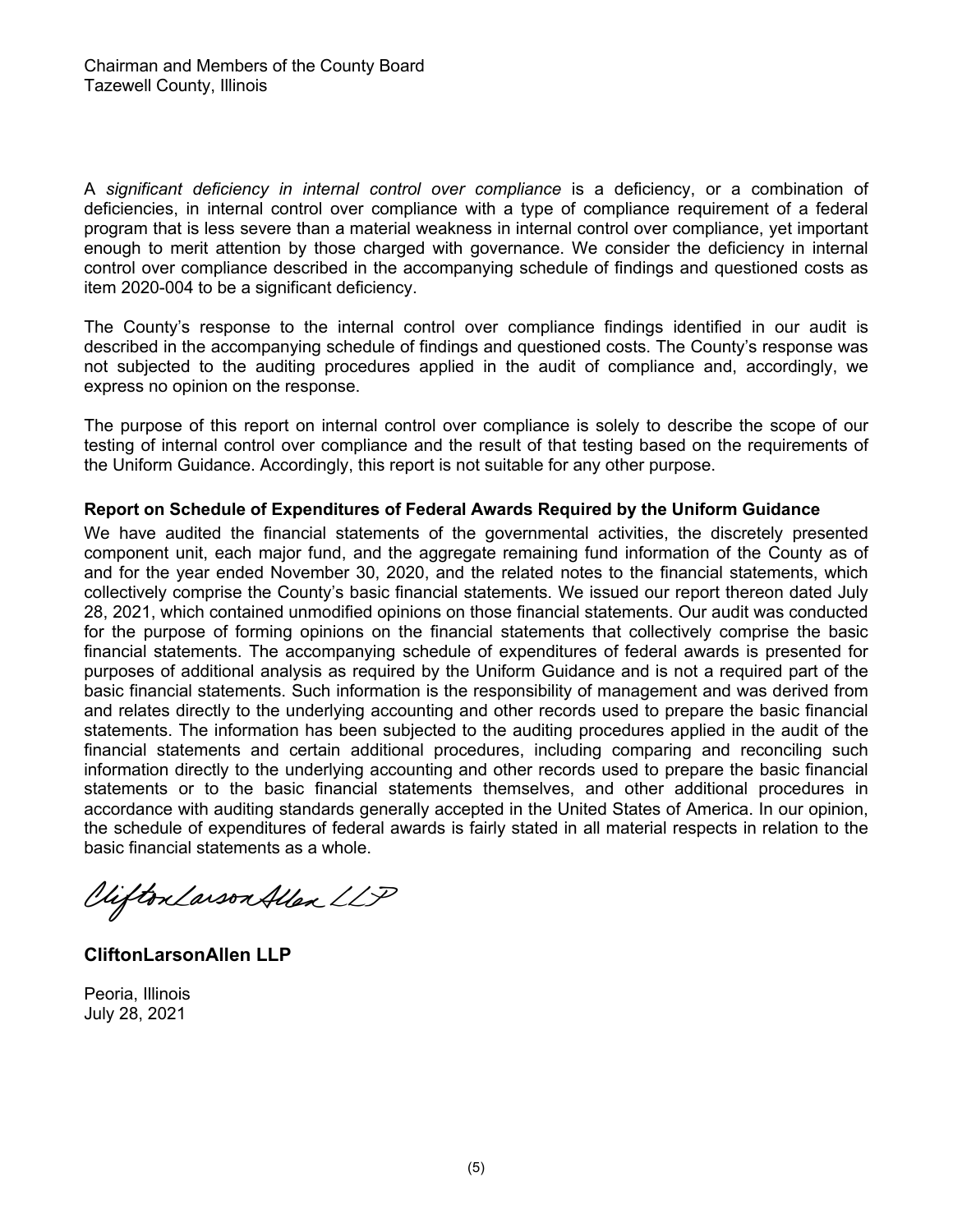| Federal Grantor/Pass-through<br>Grantor/Program Title           | Federal CFDA<br>Number | Pass-through<br>Grantor's Number | Expenditures            | Passed through to<br>Subrecipients |
|-----------------------------------------------------------------|------------------------|----------------------------------|-------------------------|------------------------------------|
| <b>U.S. Department of Agriculture</b>                           |                        |                                  |                         |                                    |
| Passed through Illinois Department of<br><b>Human Services:</b> |                        |                                  |                         |                                    |
| Special Supplemental Nutrition Program                          |                        |                                  |                         |                                    |
| for Women, Infants, and Children                                | 10.557<br>10.557       | FCSYQ01102<br>FCSZQ01102         | 155,727<br>\$<br>84,741 | \$                                 |
|                                                                 |                        |                                  | 240,468                 |                                    |
| Peer Counseling                                                 | 10.557                 | FCSYQ01178                       | 23,129                  |                                    |
|                                                                 | 10.557                 | FCSZQ01178                       | 16,097                  |                                    |
|                                                                 |                        |                                  | 39,226                  |                                    |
| Total CFDA No. 10.557                                           |                        |                                  | 279,694                 |                                    |
| WIC Farmer's Market Nutrition Program                           | 10.572                 | FCSZQ00696                       | 1,000                   |                                    |
| Total U.S. Department of Agriculture                            |                        |                                  |                         |                                    |
| Passed Through Illinois                                         |                        |                                  |                         |                                    |
| Department of Human Services                                    |                        |                                  | 280,694                 |                                    |
| Passed through Illinois State Board of Education:               |                        |                                  |                         |                                    |
| Summer Food Service Program                                     | 10.559                 | 65108906551                      | 25,919                  |                                    |
| Total U.S. Department of Agriculture                            |                        |                                  | 306,613                 |                                    |
| U.S. Department of Health and Human Services                    |                        |                                  |                         |                                    |
| Passed through Illinois Department of Public Health:            |                        |                                  |                         |                                    |
| <b>Cities Readiness Initiative</b>                              | 93.074                 | 07580023H                        | 26,220                  |                                    |
|                                                                 | 93.069                 | 175800241                        | 16,740                  |                                    |
|                                                                 |                        |                                  | 42,960                  |                                    |
| <b>Public Health Information Network</b>                        | 93.069                 | 07180085H                        | 51,535                  |                                    |
|                                                                 | 93.069                 | 07180085I                        | 34,906                  |                                    |
|                                                                 |                        |                                  | 86,441                  |                                    |
|                                                                 |                        |                                  |                         |                                    |
| Total CFDA No. 93.069                                           |                        |                                  | 103,181                 |                                    |
| Immunization Grants - Commodities                               | 93.268                 | <b>NA</b>                        | 81,155                  |                                    |
| <b>Drug Free Communities</b>                                    | 93.276                 | 5H79SP018724-08                  | 108,131                 |                                    |
|                                                                 | 93.276                 | 1NH28CE002601-01-00              | 14,863                  |                                    |
|                                                                 |                        |                                  | 122,994                 | $\sim$                             |

*See accompanying Notes to Schedule of Expenditures of Federal Awards.*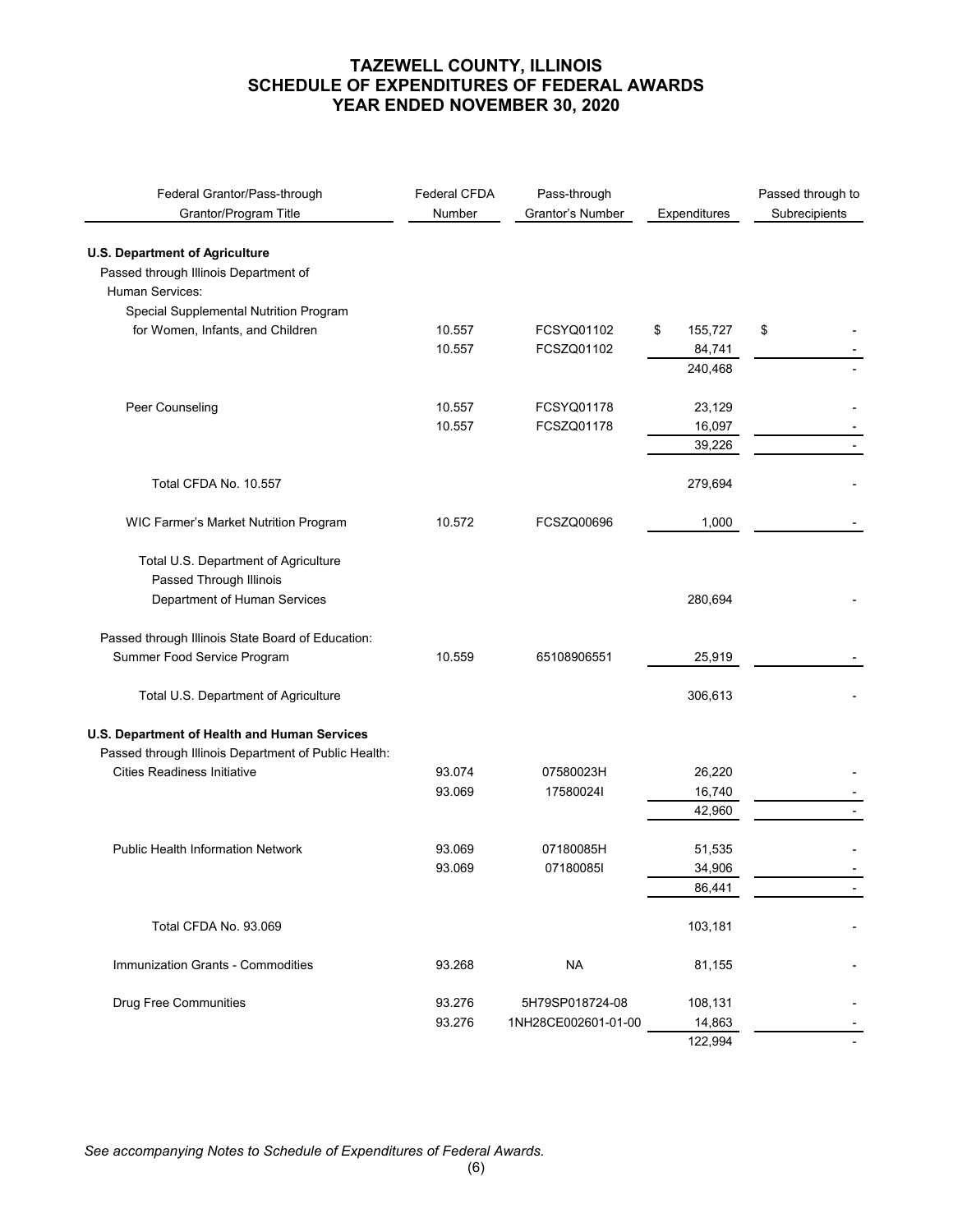| Federal Grantor/Pass-through<br>Grantor/Program Title               | Federal CFDA<br>Number | Pass-through<br>Grantor's Number | Expenditures  | Passed through to<br>Subrecipients |
|---------------------------------------------------------------------|------------------------|----------------------------------|---------------|------------------------------------|
| U.S. Department of Health and Human Services                        |                        |                                  |               |                                    |
| (Continued)                                                         |                        |                                  |               |                                    |
| Passed through Illinois Department of Public Health:<br>(Continued) |                        |                                  |               |                                    |
| <b>Breast and Cervical Cancer Screening</b>                         | 93.898                 | 0006180026H                      | 214,173<br>\$ | \$                                 |
| Illinois Wisewoman                                                  | 93.436                 | 06180040H                        | 28,864        |                                    |
| Overdose Surveillance                                               | 93.354                 | 95080307G                        | 48,152        |                                    |
| <b>COVID Crisis</b>                                                 | 93.354                 | 07680087H                        | 81,727        |                                    |
| Total CFDA No. 93.354                                               |                        |                                  | 129,879       |                                    |
| Total U.S. Department of Health and                                 |                        |                                  |               |                                    |
| Human Services Passed through                                       |                        |                                  |               |                                    |
| Illinois Department of Public Health                                |                        |                                  | 706,466       |                                    |
| Passed through Illinois Department of Human Services:               |                        |                                  |               |                                    |
| Social Services Block Grant                                         | 93.667                 | FCSYU03049                       | 56,946        |                                    |
|                                                                     | 93.667                 | FCSZU03049                       | 56,294        |                                    |
|                                                                     |                        |                                  | 113,240       |                                    |
| High Risk Health Works                                              | 93.667                 | <b>FCSZU05087</b>                | 33,845        |                                    |
| Total CFDA No. 93.667                                               |                        |                                  | 147,085       |                                    |
| Substance Abuse Program                                             | 93.959                 | 43CYZ03227                       | 28,240        |                                    |
|                                                                     | 93.959                 | 43CZZ03227                       | 23,660        |                                    |
|                                                                     |                        |                                  | 51,900        |                                    |
| Teen Reach (Temporary Assistance                                    |                        |                                  |               |                                    |
| for Needy Families)                                                 | 93.558                 | <b>FCSYR04880</b>                | 152,388       |                                    |
|                                                                     | 93.558                 | FCSZR04880                       | 69,027        |                                    |
|                                                                     |                        |                                  | 221,415       |                                    |
| <b>Teen Pregnancy Prevention</b>                                    | 93.092                 | FCSYP05353                       | 49,619        |                                    |
|                                                                     | 93.092                 | FCSZP05353                       | 28,348        |                                    |
|                                                                     |                        |                                  | 77,967        |                                    |
| Total U.S. Department of Health and                                 |                        |                                  |               |                                    |
| Human Services Passed through                                       |                        |                                  |               |                                    |
| Illinois Department of Human Services                               |                        |                                  | 498,367       |                                    |

*See accompanying Notes to Schedule of Expenditures of Federal Awards.*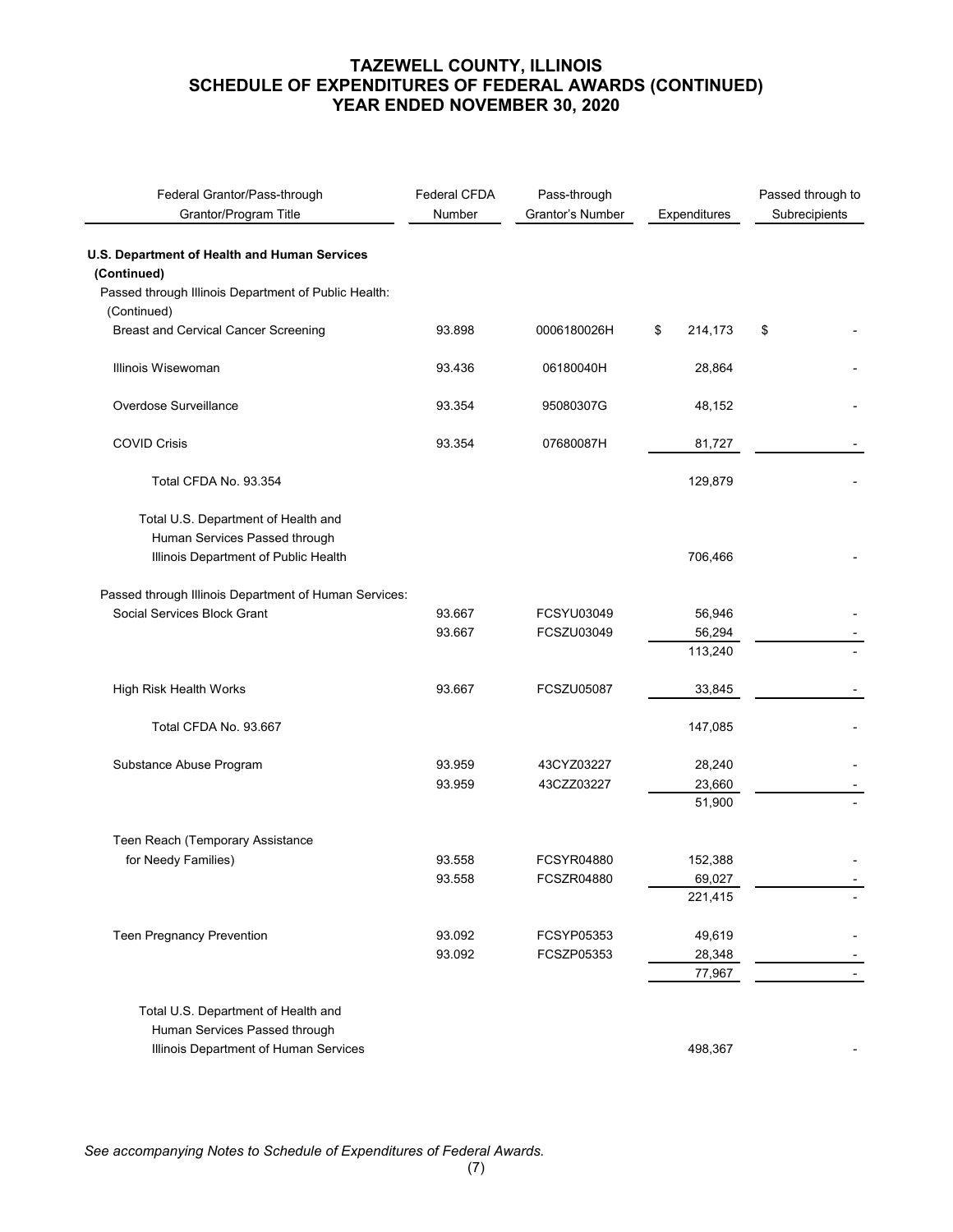| Federal Grantor/Pass-through<br>Grantor/Program Title | <b>Federal CFDA</b><br>Number | Pass-through<br><b>Grantor's Number</b> | Expenditures | Passed through to<br>Subrecipients |
|-------------------------------------------------------|-------------------------------|-----------------------------------------|--------------|------------------------------------|
| U.S. Department of Health and Human Services          |                               |                                         |              |                                    |
| (Continued)                                           |                               |                                         |              |                                    |
| Passed through National Association of                |                               |                                         |              |                                    |
| County and City Health Officials                      |                               |                                         |              |                                    |
| Medical Reserve Corps Small Grant Program             | 93.008                        | MRC120964                               | 1,063<br>\$  | \$                                 |
| Total U.S. Department of Health and                   |                               |                                         |              |                                    |
| <b>Human Services</b>                                 |                               |                                         | 1,205,896    |                                    |
| <b>U.S. Environmental Protection Agency</b>           |                               |                                         |              |                                    |
| Passed through Illinois Emergency                     |                               |                                         |              |                                    |
| Services and Disaster Agency:                         |                               |                                         |              |                                    |
| State Indoor Radon Grants                             | 66.032                        | 20 TAZ Radon                            | 1,414        |                                    |
|                                                       | 66.032                        | 21 TAZ Radon                            | 339          |                                    |
|                                                       |                               |                                         | 1,753        |                                    |
| Passed through Illinois Environmental                 |                               |                                         |              |                                    |
| Protection Agency:                                    |                               |                                         |              |                                    |
| Capitalization Grants for Drinking Water              |                               |                                         |              |                                    |
| <b>State Revolving Funds</b>                          | 66.468                        | CWA-19203                               | 179          |                                    |
| Local Health Protection - Safe Drinking               |                               |                                         |              |                                    |
| <b>Water Grant</b>                                    | 66.605                        | 05080088H                               | 2,750        |                                    |
| Total U.S. Environmental Protection Agency            |                               |                                         | 4,682        |                                    |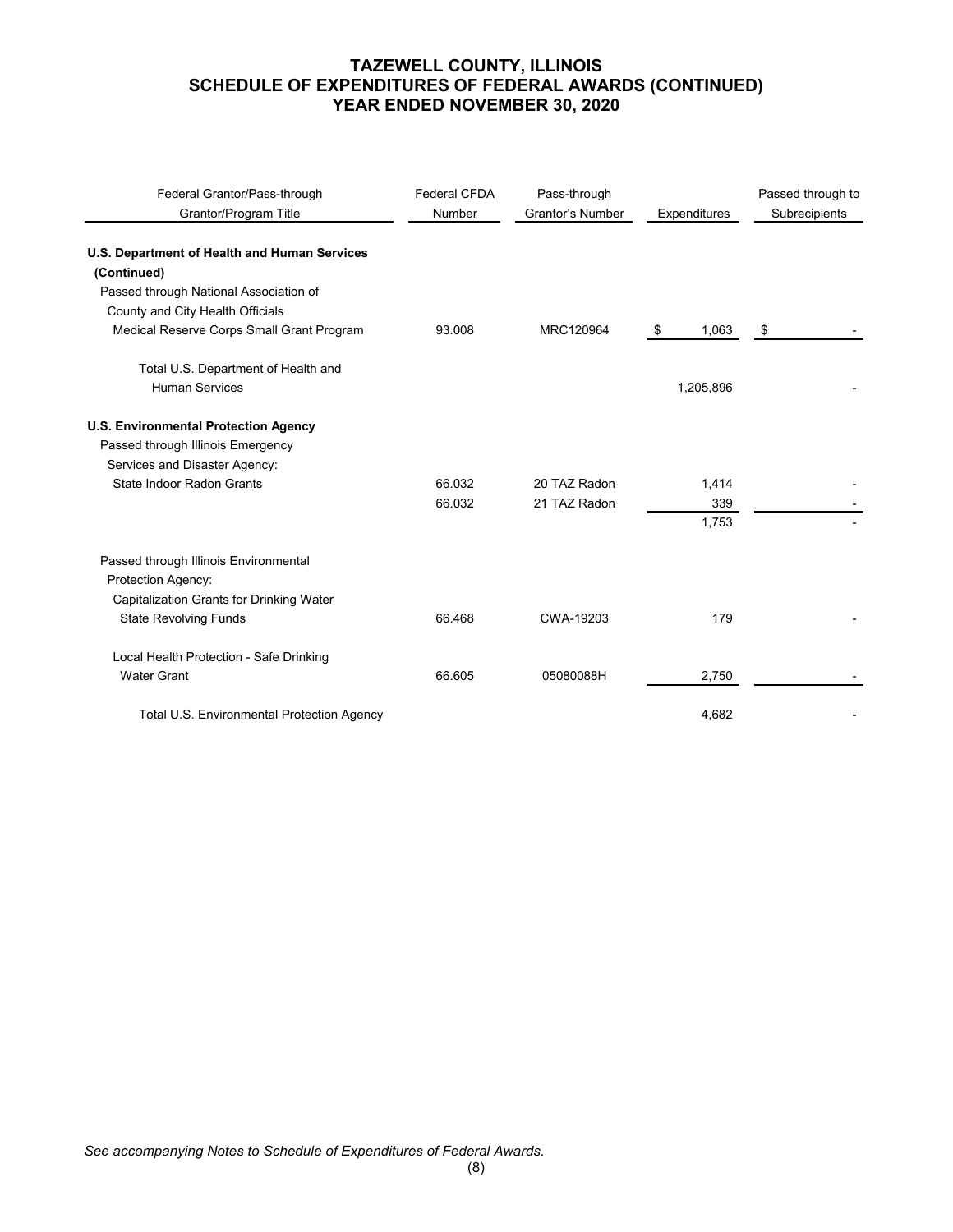| Federal Grantor/Pass-through<br>Grantor/Program Title                                             | <b>Federal CFDA</b><br>Number | Pass-through<br>Grantor's Number         | Expenditures             | Passed through to<br>Subrecipients |
|---------------------------------------------------------------------------------------------------|-------------------------------|------------------------------------------|--------------------------|------------------------------------|
|                                                                                                   |                               |                                          |                          |                                    |
| <b>U.S. Department of Transportation</b><br>Passed through Illinois Department of Transportation: |                               |                                          |                          |                                    |
| Public Transportation for                                                                         |                               |                                          |                          |                                    |
| Nonurbanized Areas                                                                                | 20.509<br>20.509              | OP-20-39-FED-#4825<br>OP-21-39-FED-#4825 | 127,110<br>\$<br>106,447 | \$<br>127,110<br>106,447           |
|                                                                                                   |                               |                                          | 233,557                  | 233,557                            |
|                                                                                                   |                               |                                          |                          |                                    |
| STEP and Holiday Enforcement Impaired Driving                                                     | 20.600                        | AP-20-0039                               | 47,605                   |                                    |
|                                                                                                   | 20.600                        | HS-21-0150                               | 2,834                    |                                    |
|                                                                                                   |                               |                                          | 50,439                   |                                    |
| <b>Injury Prevention</b>                                                                          | 20.616                        | OP-20-0264, 19-05                        | 9,535                    |                                    |
| <b>LAP Court Services</b>                                                                         | 20.616                        | AP-20-0057                               | 11,513                   |                                    |
| Total CFDA No. 20.616                                                                             |                               |                                          | 21,048                   |                                    |
| <b>Total Highway Safety Cluster</b>                                                               |                               |                                          | 71,487                   |                                    |
| Total U.S. Department of Transportation                                                           |                               |                                          |                          |                                    |
| Passed through Illinois Department of                                                             |                               |                                          |                          |                                    |
| Transportation                                                                                    |                               |                                          | 305,044                  | 233,557                            |
| Passed through Illinois Emergency Management Agency:                                              |                               |                                          |                          |                                    |
| Hazardous Materials Emergency Preparedness                                                        | 20.703                        | 19TAZEWHME                               | 8,999                    |                                    |
| Total U.S. Department of Transportation                                                           |                               |                                          | 314,043                  | 233,557                            |
| U.S. Department of Homeland Security                                                              |                               |                                          |                          |                                    |
| Passed through Illinois Emergency Services &                                                      |                               |                                          |                          |                                    |
| Disaster Agency:                                                                                  |                               |                                          |                          |                                    |
| <b>Emergency Management Performance Grants</b>                                                    | 97.042                        | 19EMATAZEW                               | 81,259                   |                                    |
| Disaster Grants - Public Assistance                                                               |                               |                                          |                          |                                    |
| (Presidentially Declared Disasters)                                                               | 97.036                        | 4489DR-IL                                | 176,880                  |                                    |
| Total U.S. Department of                                                                          |                               |                                          |                          |                                    |
| <b>Homeland Security</b>                                                                          |                               |                                          | 258,139                  |                                    |

*See accompanying Notes to Schedule of Expenditures of Federal Awards.*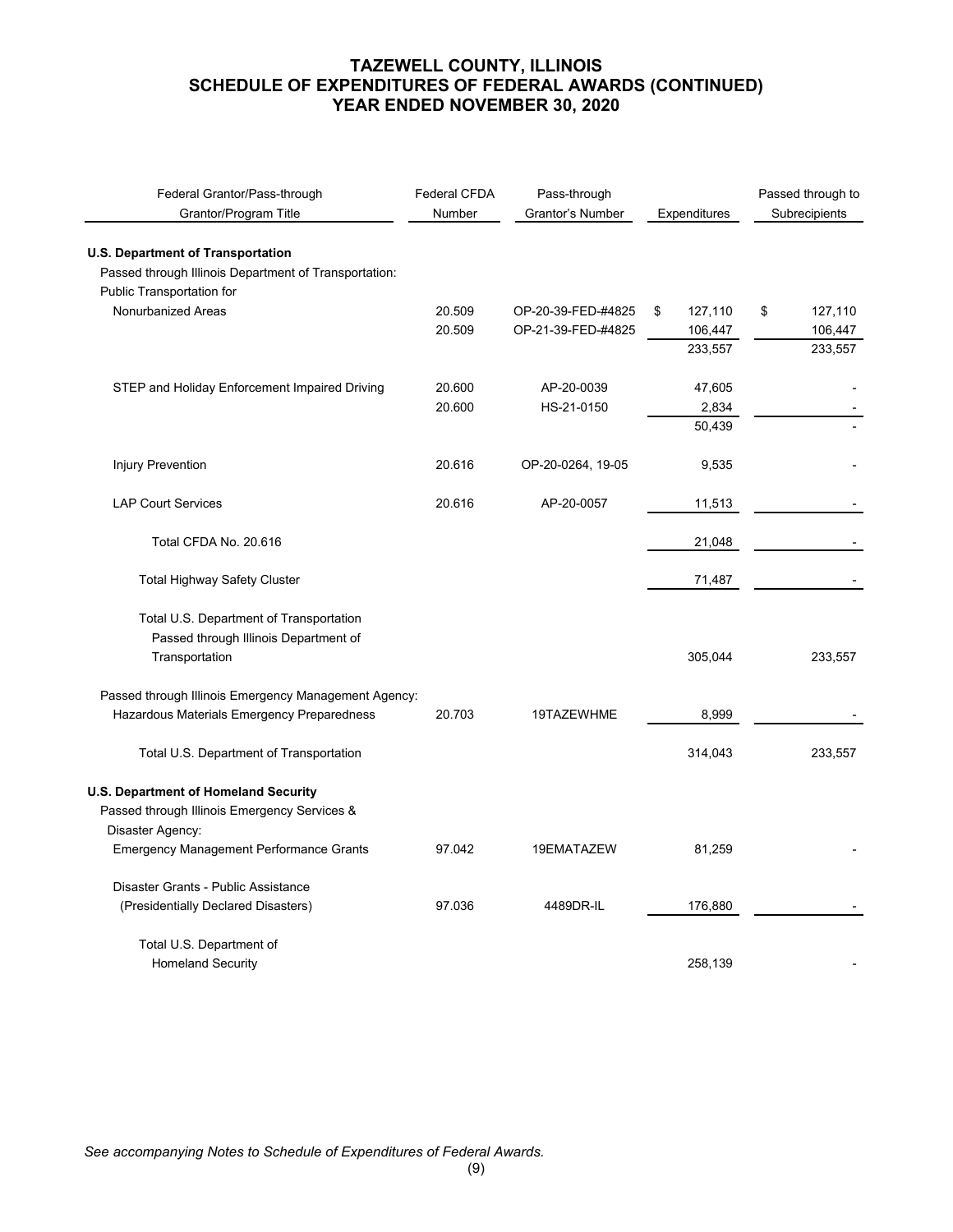| Federal Grantor/Pass-through<br>Grantor/Program Title | <b>Federal CFDA</b><br>Number | Pass-through<br>Grantor's Number | Expenditures  | Passed through to<br>Subrecipients |
|-------------------------------------------------------|-------------------------------|----------------------------------|---------------|------------------------------------|
| U.S. Department of the Treasury                       |                               |                                  |               |                                    |
| Passed through Illinois Department of                 |                               |                                  |               |                                    |
| Public Health:                                        |                               |                                  |               |                                    |
| <b>COVID Contact Tracing (Major)</b>                  | 21.019                        | 05180187H                        | \$<br>454.933 | \$                                 |
| Passed through Illinois Department of Commerce        |                               |                                  |               |                                    |
| and Economic Opportunity:                             |                               |                                  |               |                                    |
| Local CURE Program (Major)                            | 21.019                        | 20-492079                        | 269,299       |                                    |
|                                                       | 21.019                        | 20-491086                        | 1,055,459     |                                    |
|                                                       |                               |                                  | 1,324,758     |                                    |
| Total CFDA No. 21.019                                 |                               |                                  | 1,779,691     |                                    |
| Total U.S. Department of the Treasury                 |                               |                                  | 1,779,691     |                                    |
| U.S. Department of Housing and Urban Development      |                               |                                  |               |                                    |
| Passed through Illinois Department of Commerce        |                               |                                  |               |                                    |
| and Economic Opportunity                              |                               |                                  |               |                                    |
| Downstate Small Business Stabilization (Major)        | 14.228                        | Round 1                          | 465,000       | 465,000                            |
|                                                       | 14.228                        | Round 2                          | 115,000       | 115,000                            |
|                                                       |                               |                                  | 580,000       | 580,000                            |
| Total Department of Housing and                       |                               |                                  |               |                                    |
| Urban Development                                     |                               |                                  | 580,000       | 580,000                            |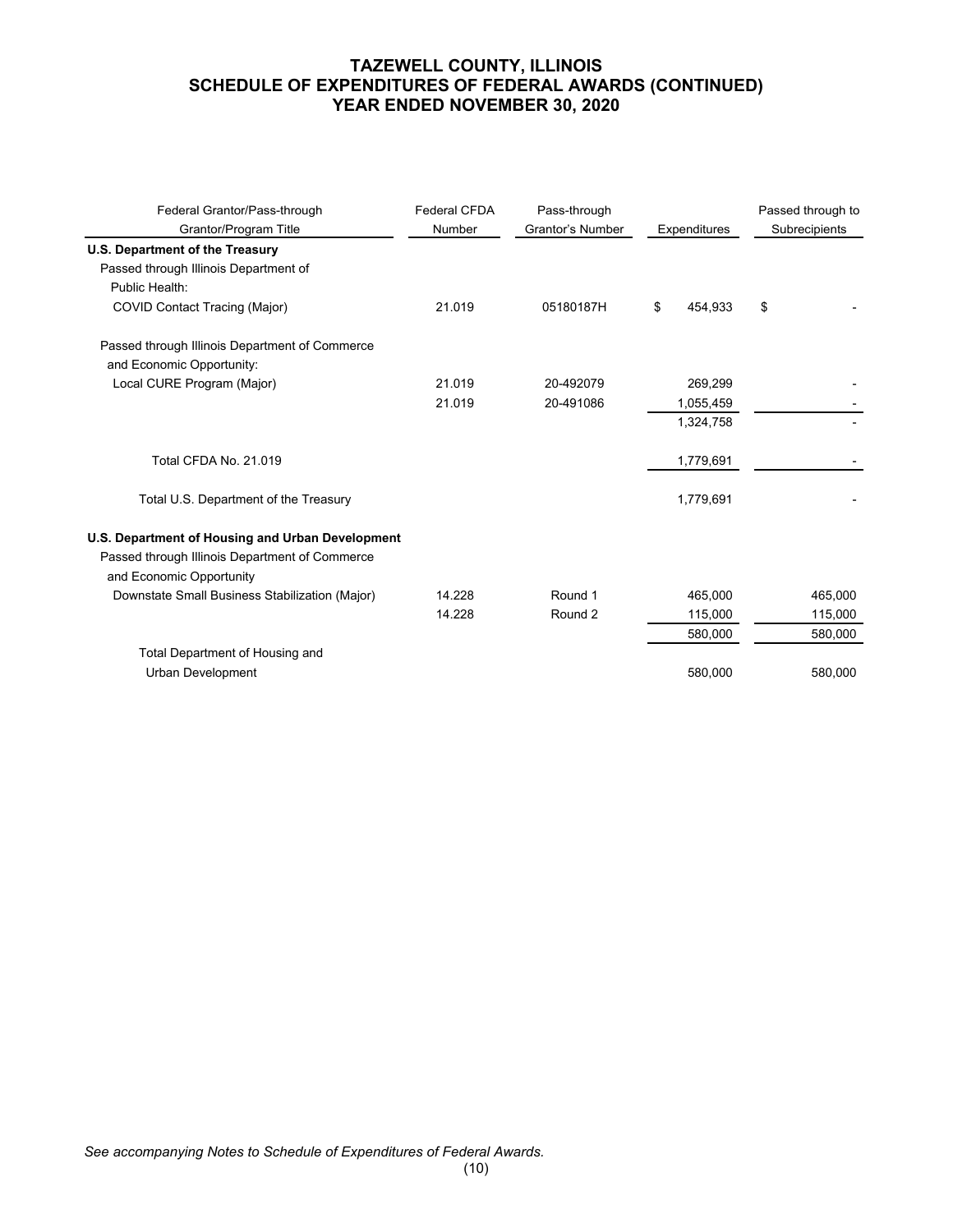| Federal Grantor/Pass-through<br>Grantor/Program Title | <b>Federal CFDA</b><br>Number | Pass-through<br>Grantor's Number | Expenditures | Passed through to<br>Subrecipients |
|-------------------------------------------------------|-------------------------------|----------------------------------|--------------|------------------------------------|
| <b>U.S. Department of Justice</b>                     |                               |                                  |              |                                    |
| Passed through Illinois Criminal Justice              |                               |                                  |              |                                    |
| Information Authority:                                |                               |                                  |              |                                    |
| <b>Crime Victim Assistance</b>                        | 16.575                        | 217003                           | 28,540<br>\$ | \$                                 |
|                                                       | 16.575                        | 218003                           | 21,924       |                                    |
|                                                       |                               |                                  | 50,464       |                                    |
| Passed through the Children's Advocacy                |                               |                                  |              |                                    |
| Centers of Illinois:                                  |                               |                                  |              |                                    |
| Crime Victim Assistance                               | 16.575                        | 820002                           | 3,360        |                                    |
| Total CFDA No. 16.575                                 |                               |                                  | 53,824       |                                    |
| Passed through Election Assistance<br>Commission:     |                               |                                  |              |                                    |
| Help America Vote Grant - CARES                       | 90.404                        | N/A                              | 188,448      |                                    |
| Help America Vote Grant - Cybersecurity               | 90.404                        | N/A                              | 22,445       |                                    |
|                                                       | 90.404                        | N/A                              | 13,535       |                                    |
|                                                       |                               |                                  | 35,980       |                                    |
| Total CFDA No. 90.404                                 |                               |                                  | 224,428      |                                    |
| Total U.S. Department of Justice Passed               |                               |                                  |              |                                    |
| through the Election Assistance Commission:           |                               |                                  | 224,428      |                                    |
| Total U.S. Department of Justice                      |                               |                                  | 278,252      |                                    |
| <b>Total</b>                                          |                               |                                  | 4,727,316    | 813,557<br>\$                      |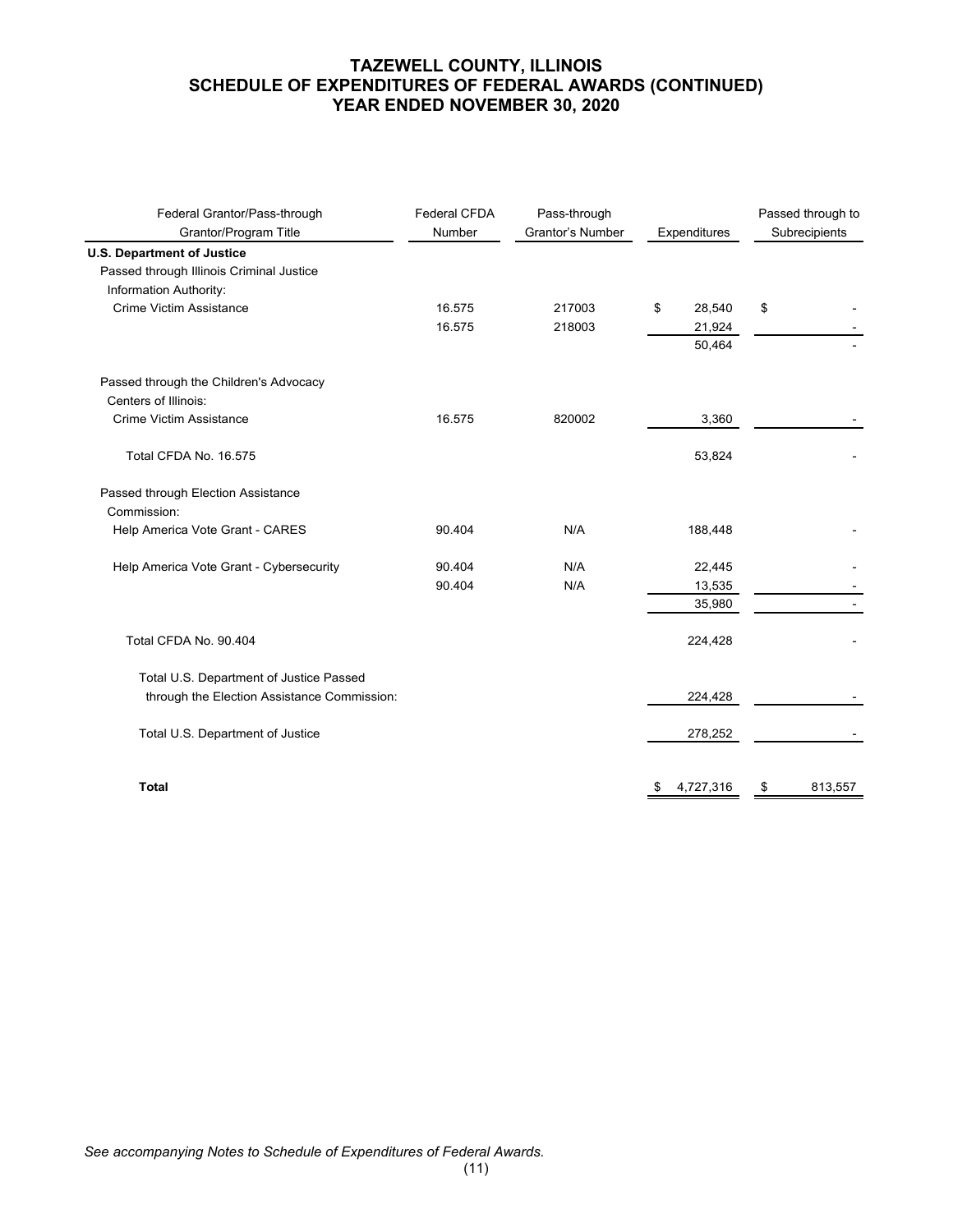#### **TAZEWELL COUNTY, ILLINOIS NOTES TO SCHEDULE OF EXPENDITURES OF FEDERAL AWARDS NOVEMBER 30, 2020**

#### **NOTE 1 GENERAL**

The accompanying schedule of expenditures of federal awards includes the activity of all federal grants of Tazewell County, Illinois (the County). The Tazewell County reporting entity is defined in Note 1 to the County's basic financial statements. Federal awards received directly from federal agencies as well as federal awards passed through other government agencies are included on the schedule. The County has not elected to use the 10-percent de minimis indirect cost rate as allowed under the Uniform Guidance.

#### **NOTE 2 RELATIONSHIP TO BASIC FINANCIAL STATEMENTS**

The information in this schedule is presented in accordance with the requirements of Title 2 U.S. *Code of Federal Regulations* Part 200, *Uniform Administrative Requirements, Cost Principles, and Audit Requirements for Federal Awards*. Therefore, some amounts presented in this schedule may differ from amounts presented in the County's basic financial statements.

## **NOTE 3 BASIS OF ACCOUNTING**

The accompanying schedule of expenditures of federal awards is presented using the modified accrual basis of accounting, which is described in Note 1 to the County's basic financial statements.

## **NOTE 4 NONCASH COMMODITIES - VACCINES**

The County receives vaccines at no charge from the Illinois Department of Public Health through federally-assisted programs. The value of vaccines activity during fiscal year 2020 was as follows:

| <b>Beginning Inventory</b> |              |       | <b>Ending Inventory</b> |
|----------------------------|--------------|-------|-------------------------|
| November 30, 2019          | Acquisitions | Jsaqe | November 30, 2020       |
| 20.314                     | 155          |       | 20.196                  |
|                            |              |       |                         |

# **NOTE 5 OTHER NONCASH ASSISTANCE**

The County did not receive any federal awards in the form of noncash assistance for insurance in effect during the year, loans, or loan guarantees.

## **NOTE 6 RELATIONSHIP TO FEDERAL FINANCIAL REPORTS**

Amounts reported in the accompanying schedule agree with the amounts reported in the related federal financial reports unless there are timing differences.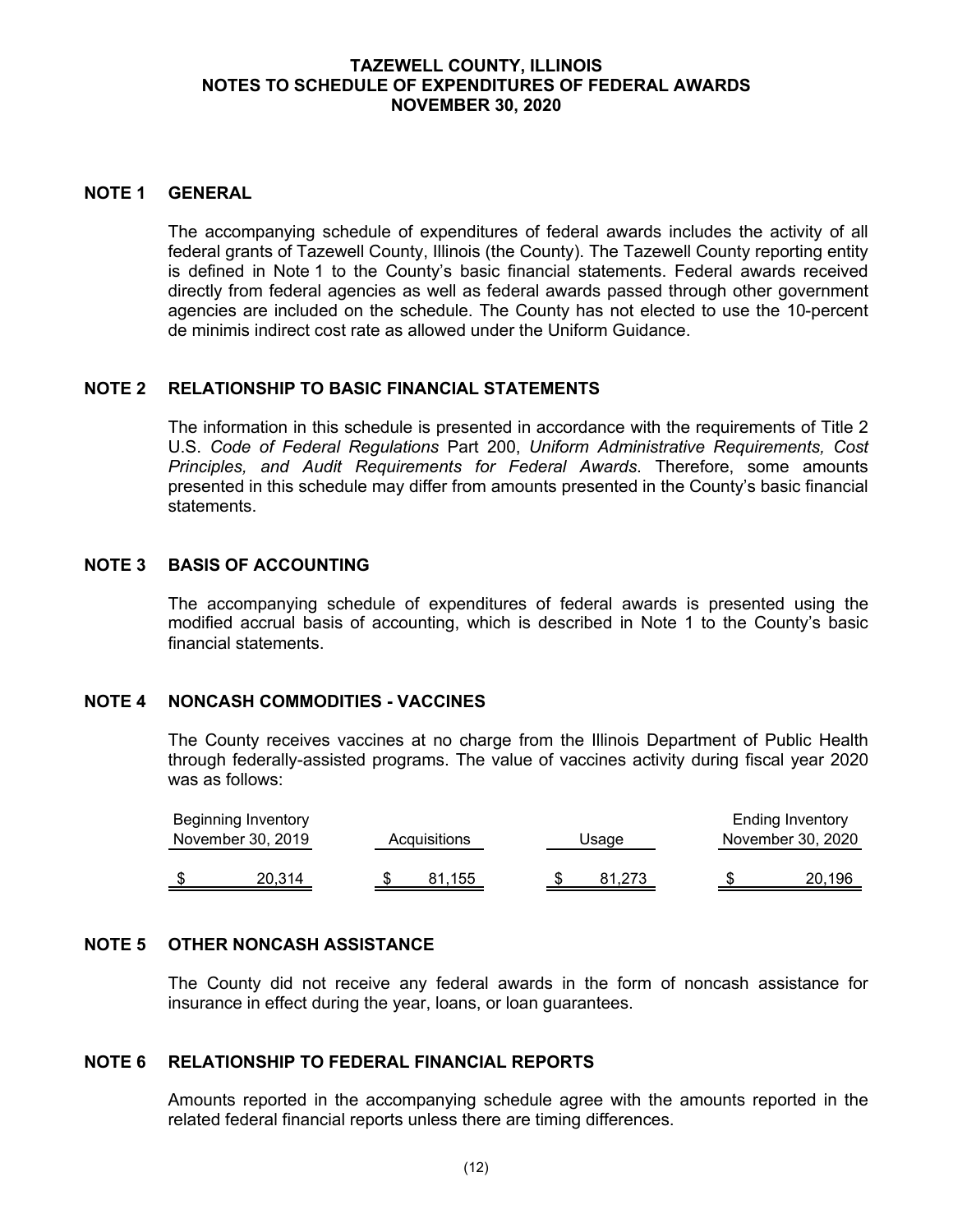# **Section I – Summary of Auditors' Results**

## **Financial Statements**

| Type of auditors' report issued:                                                                     | Unmodified                                                                                                                                                                                                                                                                                       |     |                     |
|------------------------------------------------------------------------------------------------------|--------------------------------------------------------------------------------------------------------------------------------------------------------------------------------------------------------------------------------------------------------------------------------------------------|-----|---------------------|
| Internal control over financial reporting:                                                           |                                                                                                                                                                                                                                                                                                  |     |                     |
| Material weakness(es) identified?                                                                    | X yes                                                                                                                                                                                                                                                                                            |     | no                  |
| Significant deficiencies identified that are not<br>considered to be material weaknesses?            |                                                                                                                                                                                                                                                                                                  |     | yes X none reported |
| Noncompliance material to financial<br>statements noted?                                             | $yes$ X                                                                                                                                                                                                                                                                                          |     | no                  |
| <b>Federal Awards</b>                                                                                |                                                                                                                                                                                                                                                                                                  |     |                     |
| Internal control over major programs:                                                                |                                                                                                                                                                                                                                                                                                  |     |                     |
| Material weakness(es) identified?                                                                    | $\mathsf{X}$ and $\mathsf{X}$ and $\mathsf{X}$ and $\mathsf{X}$ are $\mathsf{X}$ and $\mathsf{X}$ and $\mathsf{X}$ are $\mathsf{X}$ and $\mathsf{X}$ are $\mathsf{X}$ and $\mathsf{X}$ are $\mathsf{X}$ and $\mathsf{X}$ are $\mathsf{X}$ and $\mathsf{X}$ are $\mathsf{X}$ and $\mathsf{X}$ are | yes | no                  |
| Significant deficiencies identified that are not<br>considered to be material weaknesses?            |                                                                                                                                                                                                                                                                                                  |     | X yes none reported |
| Type of auditors' report issued on compliance for<br>for major programs?                             | Unmodified                                                                                                                                                                                                                                                                                       |     |                     |
| Any audit findings disclosed that are required to be<br>reported in accordance with 2 CFR 200.516(a) | X yes                                                                                                                                                                                                                                                                                            |     | no                  |
| Identification of major programs:                                                                    |                                                                                                                                                                                                                                                                                                  |     |                     |
| <b>CFDA Number</b>                                                                                   | Name of Federal Program or Cluster                                                                                                                                                                                                                                                               |     |                     |
| 14.228                                                                                               | <b>Downstate Small Business Stabilization Grants</b>                                                                                                                                                                                                                                             |     |                     |
| 21.019                                                                                               | <b>Coronavirus Relief Fund</b>                                                                                                                                                                                                                                                                   |     |                     |
| Dollar threshold used to distinguish<br>between type A and type B programs:                          | \$750,000                                                                                                                                                                                                                                                                                        |     |                     |
| Auditee qualified as low-risk auditee?                                                               | <b>Example Street Street Street Street Street Street Street Street Street Street Street Street Street S</b>                                                                                                                                                                                      |     | no                  |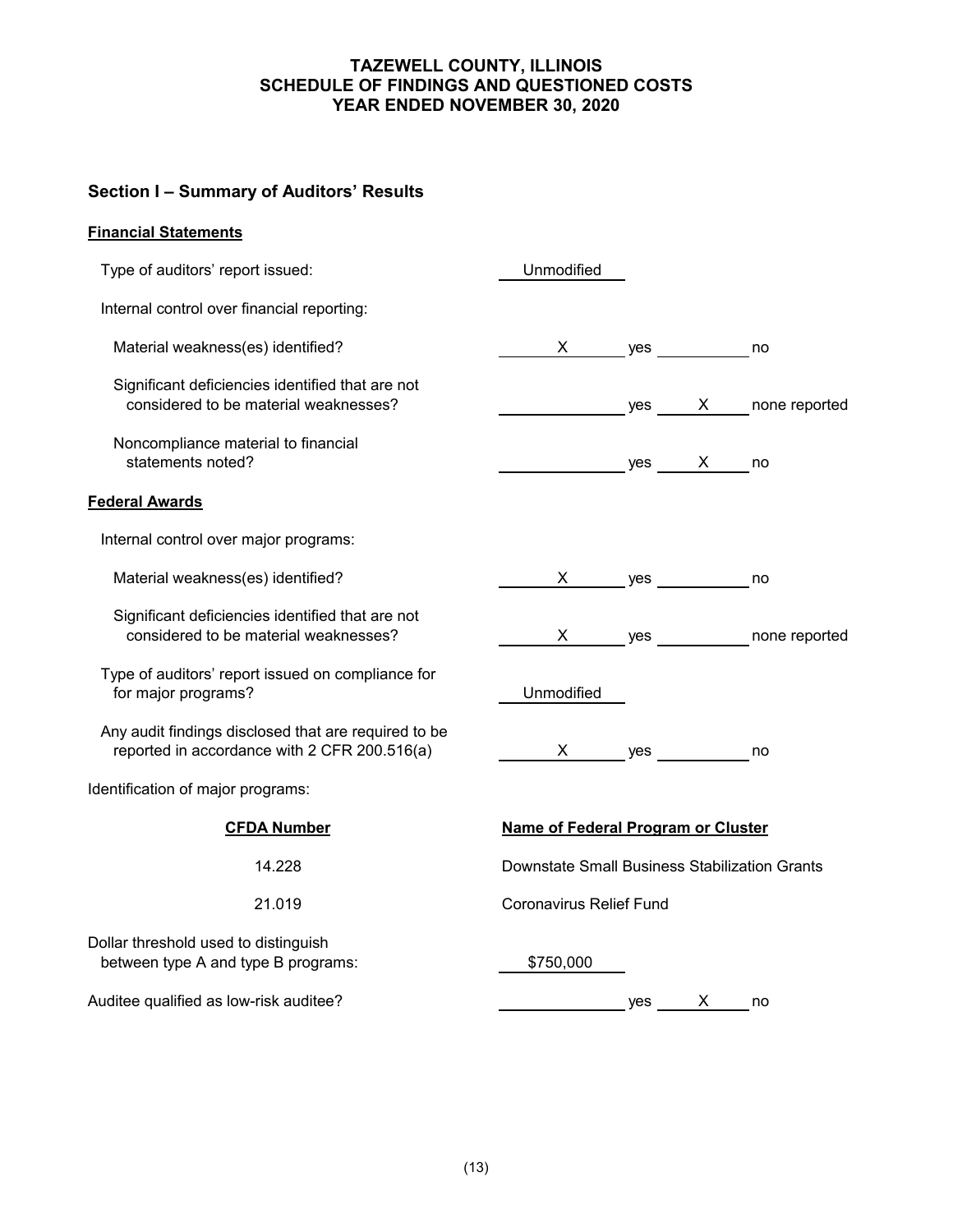## **Section II – Financial Statement Findings**

#### Finding No. 2020-001 - Significant Audit Adjustments

*Type of Finding:* Material Weakness in Internal Control over Financial Reporting

#### *Criteria or specific requirement:*

A control deficiency exists when the design or operation of a control does not allow management or employees, in the normal course of performing their assigned functions, to prevent or detect misstatements on a timely basis.

#### *Condition:*

During the course of our audit, we proposed a variety of adjustments that had a material effect on the County's financial statements. A significant number of the adjustments related to adjusting to the modified accrual basis or accrual basis of accounting from the cash basis and recording capital assets and long-term liabilities for the government-wide financial statements.

#### *Context:*

While performing our audit procedures, we proposed a variety of adjustments to ensure the financial statements are prepared in accordance with accounting principles generally accepted in the United States of America.

#### *Effect:*

The County's lack of effective internal control over its accounting system results in more than a remote likelihood that a material misstatement of the financial statements will not be prevented or detected by the County's internal controls.

#### *Cause:*

Significant audit adjustments were a result of some accounting records and reports being prepared on the cash basis of accounting as well as County officials not maintaining accounting records for the government-wide financial statements. Examples include recording receivables related to tax and grant revenues, recording payables, and adjusting interfund balances. The County's financial statements have been converted to the modified accrual basis or accrual basis of accounting, as required by accounting principles generally accepted in the United States of America.

#### *Recommendation:*

To establish proper internal control over its accounting system, the County should continue establishing procedures to record these modified accrual and accrual balances, which include identifying factors that may affect the balances and accumulating sufficient reliable data on which to base the balances. Such procedures should be performed by an individual possessing a thorough understanding of applicable accounting principles generally accepted in the United States of America and knowledge of the County's activities and operations.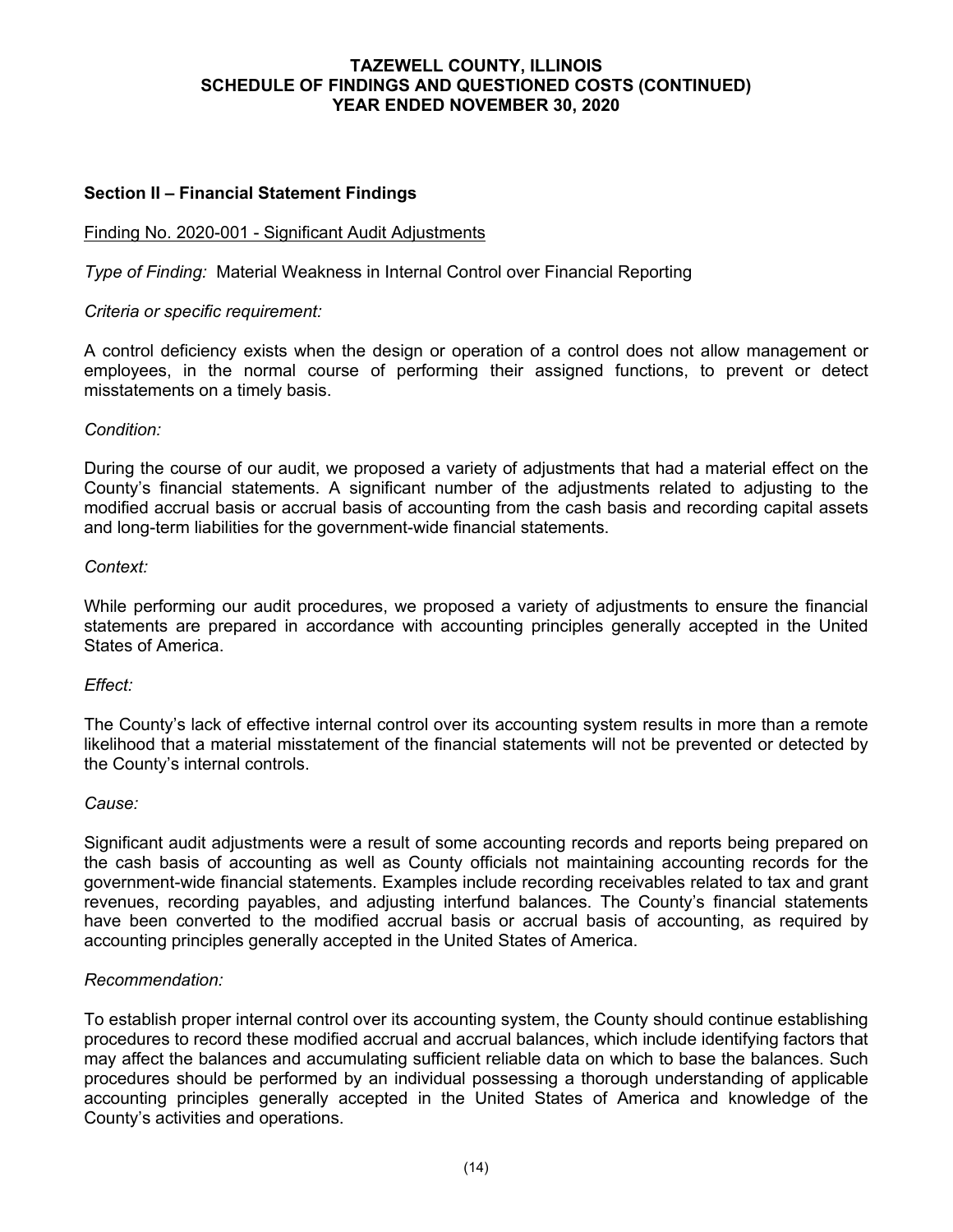# **Section II – Financial Statement Findings (Continued)**

## Finding No. 2020-001 - Significant Audit Adjustments (Continued)

## *Views of responsible officials and planned corrective actions:*

The County Treasurer and Finance Director have been preparing more of the material entries required to convert the financial statements to the modified accrual basis and will continue to work with the auditors to assure that all material entries are prepared and booked at year end. All parties will continue to review internal controls to assure that the entries are timely made and accurate. A new accounting system was installed in fiscal year 2021 that will allow the County to prepare more aspects of the government-wide financial statements going forward.

#### Finding No. 2020-002 – Financial Statement Preparation

*Type of Finding:* Material Weakness in Internal Control over Financial Reporting

## *Criteria or specific requirement:*

Management is responsible for establishing and maintaining internal controls and for the fair presentation of the annual financial statements, including related footnote disclosures, in conformity with accounting principles generally accepted in the United States of America.

#### *Condition:*

The County does not have an internal control policy in place over annual financial reporting that would enable management to prepare and ensure the annual financial statements, including related footnote disclosures, are complete and presented in accordance with accounting principles generally accepted in the United States of America.

#### *Context:*

While performing our audit procedures, it was noted the County does not have an internal control policy in place over annual financial reporting that would enable management to provide reasonable assurance that the annual financial statements are prepared in accordance with accounting principles generally accepted in the United States of America.

#### *Effect:*

The potential exists that a material misstatement of the annual financial statements could occur and not be prevented or detected by the County's internal controls.

#### *Cause:*

Management has informed us that they do not have an internal control policy in place over annual financial reporting and that they do not have the necessary staff capacity to prepare the annual financial statements, including related footnote disclosures.

The County relies on its external auditors to prepare the annual financial statements, including related footnote disclosures. However, the County has reviewed and approved the financial statements and related footnote disclosures.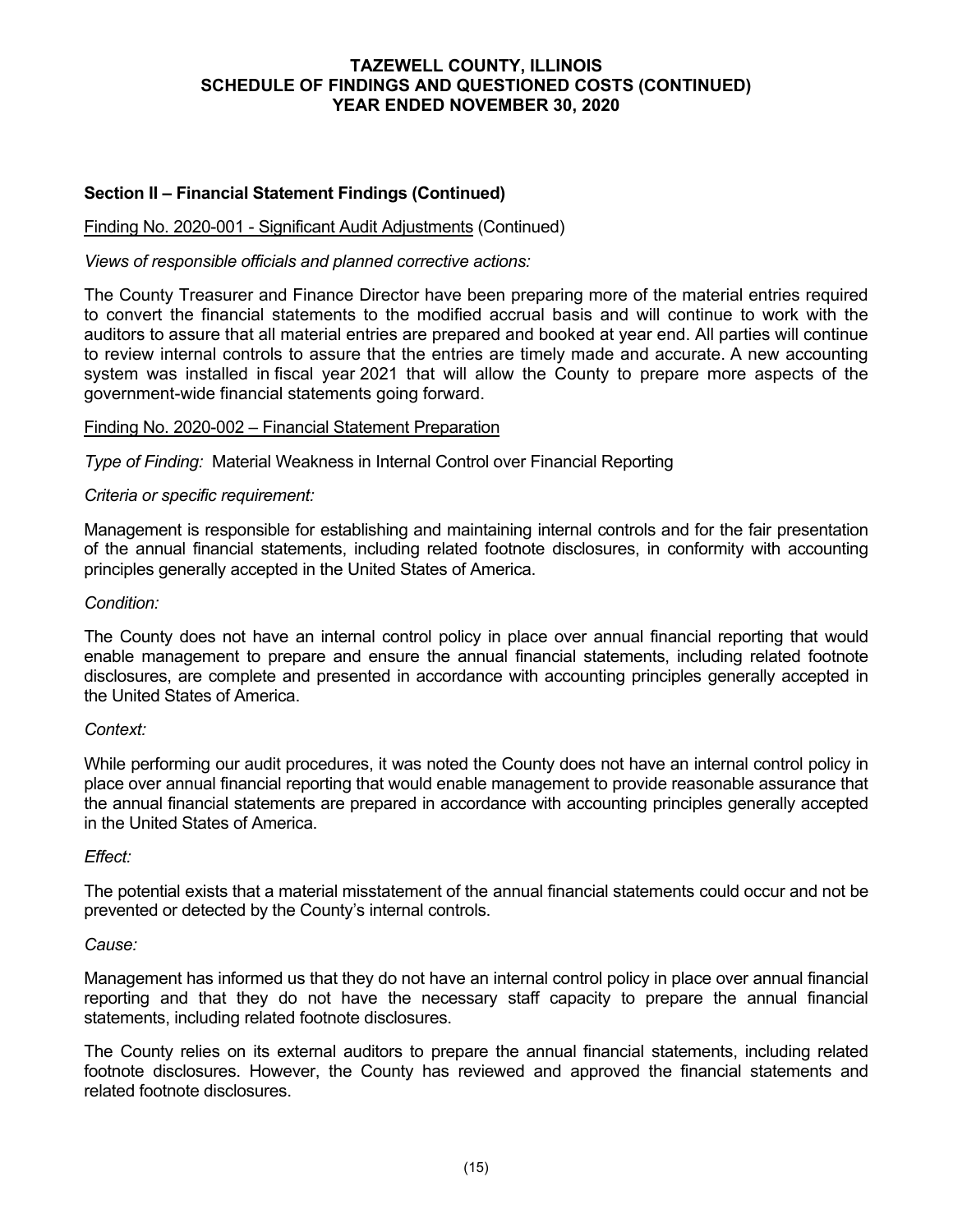# **Section II – Financial Statement Findings (Continued)**

#### Finding No. 2020-002 – Financial Statement Preparation (Continued)

#### *Recommendation:*

Management should continue to evaluate their internal staff capacity to determine if an internal control policy over the annual financial reporting is beneficial.

*Views of responsible officials and planned corrective actions:*

The County Treasurer and Finance Director have been preparing more of the material entries required to convert the financial statements to the modified accrual basis and will continue to work with the auditors to assure that all material entries are prepared and booked at year end. All parties will continue to review internal controls to assure that the entries are timely made and accurate. A new accounting system was installed in fiscal year 2021 that will allow the County to prepare more aspects of the government-wide financial statements going forward.

## **Section III – Federal Awards Findings and Questioned Costs**

|                        | Finding No. 2020-003 – General Accounting for Federal Awards                                     |
|------------------------|--------------------------------------------------------------------------------------------------|
| Federal Agency:        | U.S. Department of Housing and Urban Development<br>U.S. Department of Treasury                  |
| Federal Program Title: | Downstate Small Business Stabilization Grants<br>Coronavirus Relief Fund                         |
| <b>CFDA Number:</b>    | 14.228<br>21.019                                                                                 |
| Pass-Through Agency:   | Illinois Department of Commerce and Economic Opportunity<br>Illinois Department of Public Health |
| Award Period:          | All grant periods within the audit year                                                          |
| Type of Finding:       | Material Weakness in Internal Control over Compliance                                            |

*Criteria or specific requirement:*

The Uniform Guidance requires reports to include all activity of the reporting period, be supported by applicable accounting records, and be fairly presented in accordance with program requirements. All reports should agree with the accounting records. Reports should also include accounting of all noncash assistance received.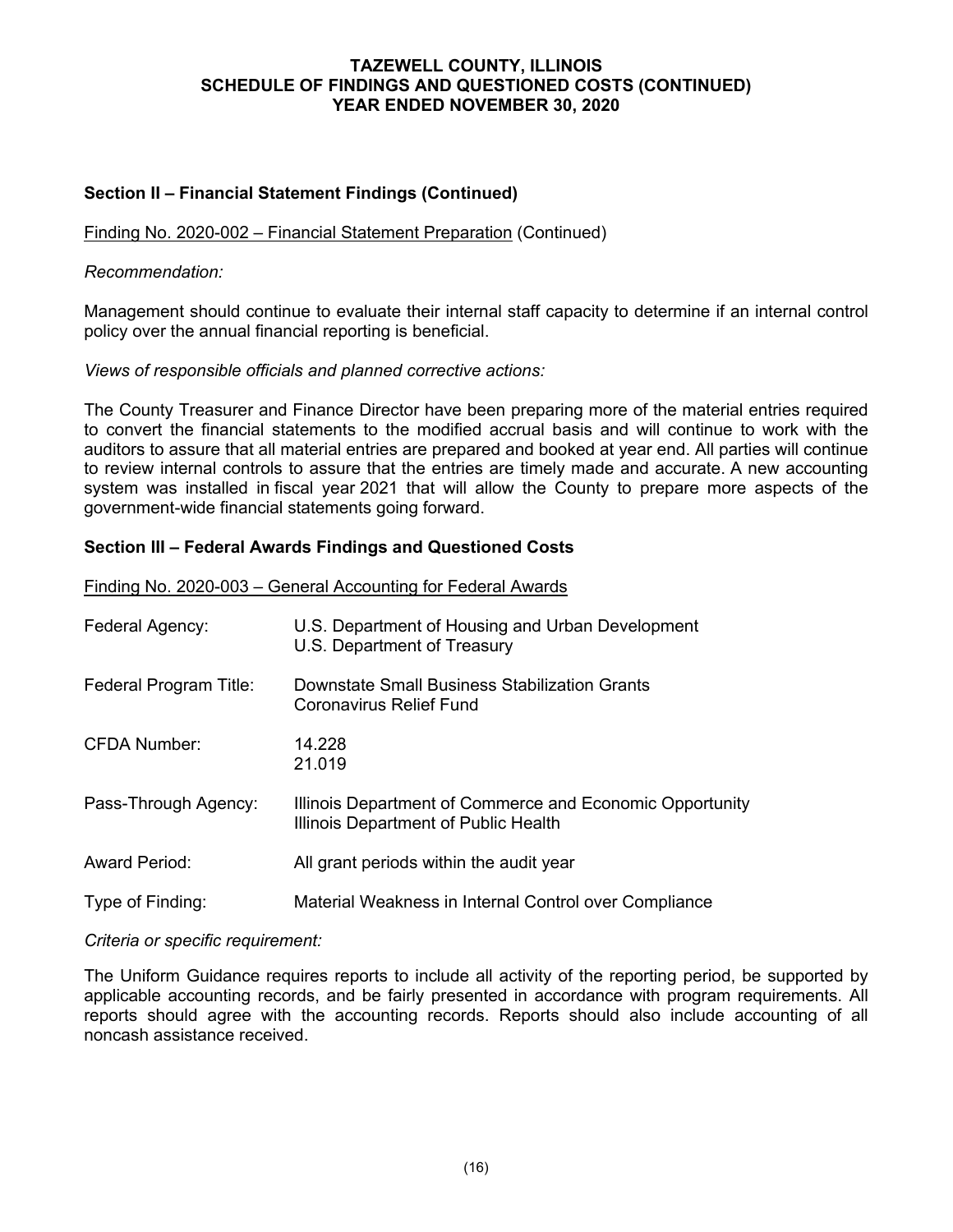# **Section III – Federal Awards Findings and Questioned Costs (Continued)**

## Finding No. 2020-003 – General Accounting for Federal Awards (Continued)

#### *Condition:*

The County receives a significant amount of funding through state and federal grants. Grants are currently handled by the individual departments requesting the funding. During the period under audit, there was no central office or individual who is responsible for tracking grant applications and reports. Individual departments are responsible for monitoring compliance with their grants as well as completing both financial and program reports for their grants.

The current method of monitoring grants makes it very difficult to identify all of the federal funds received by the County for proper reporting under the federal Uniform Guidance. During the course of our audit, we noted the following related to accounting for grants that should be addressed:

- Information used in the preparation of reports requesting reimbursement of federal funds is frequently maintained on ledgers separate from the general ledger of the County. It is common for there to be timing differences between the general ledger and these separate accounting of federal awards. Nonreimbursable costs are also sometimes recorded to the same general ledger accounts as reimbursable costs. Consequently, the general ledger of the County does not easily trace to reports requesting reimbursement of federal funds. Not all reconciliations that reconcile general ledger financial information to that reported on the requests for reimbursement of federal funds is readily available.
- Grant revenues and expenditures related to the Downstate Small Business Stabilization Grants program were not recorded in the County's general ledger.

*Questioned Costs:*

None

*Context:*

While performing our audit procedures, it was noted the County has no central office or individual who is responsible for tracking grant applications and reports. Individual departments are responsible for monitoring compliance with their grants as well as completing both financial and program reports for their grants.

#### *Effect:*

There is an increased risk that reports could be prepared inaccurately since they are prepared using financial information that is extracted from the County's general ledger and not reconciled to the County's general ledger.

# *Cause:*

The County did not effectively monitor all federal programs and reconcile financial reports with the County's general ledger.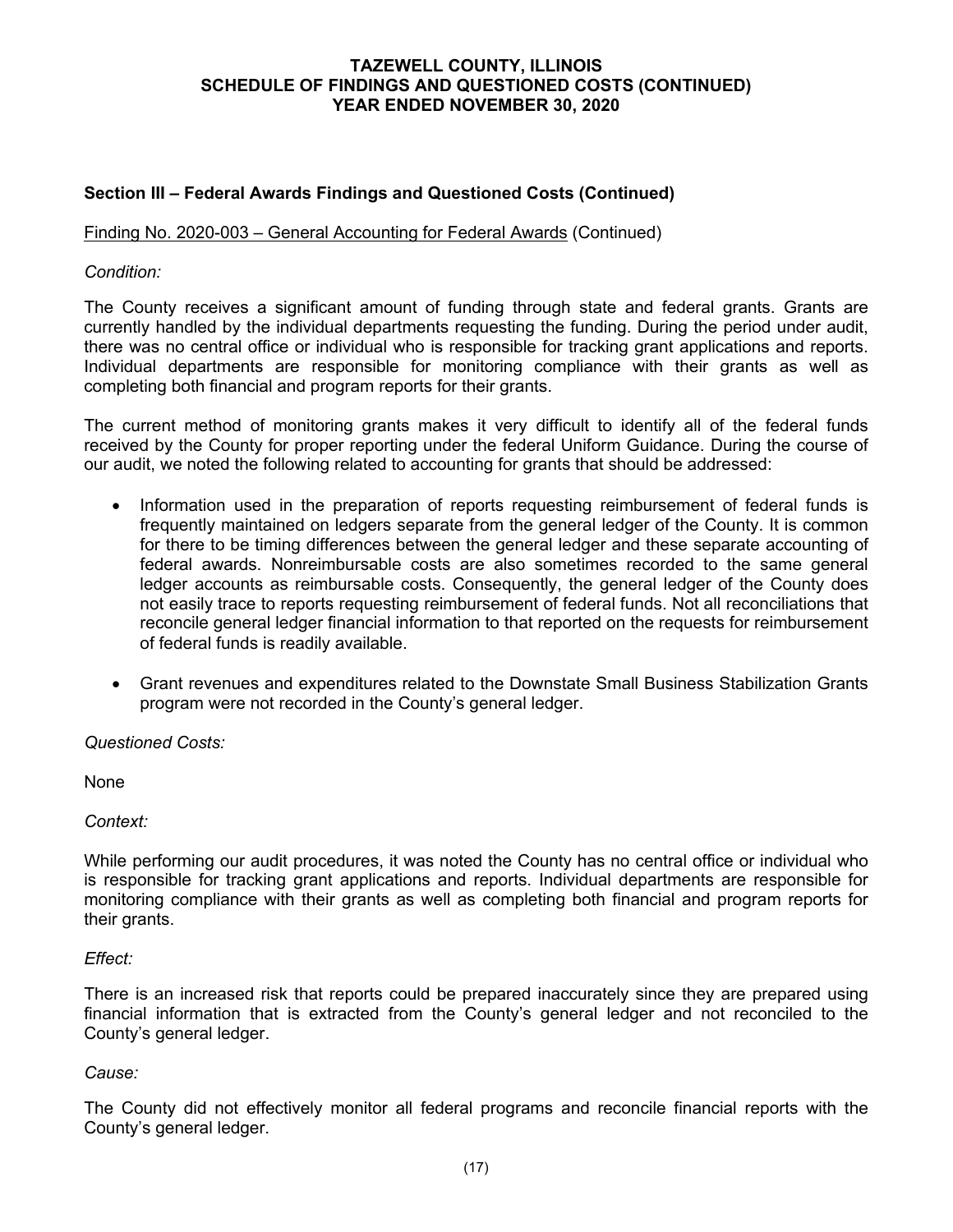# **Section III – Federal Awards Findings and Questioned Costs (Continued)**

Finding No. 2020-003 – General Accounting for Federal Awards (Continued)

## *Repeat Finding:*

Finding was reported in the previous fiscal year as finding 2019-003.

## *Recommendation:*

Reconciliations should be prepared which reconcile general ledger financial information to that reported on the requests for reimbursement of federal funds.

*Views of responsible officials and planned corrective action:*

A new accounting system was installed in fiscal year 2021 that will allow the County to better reconcile financial reports for each grant to the general ledger going forward.

#### Finding No. 2020-004 – Grant Reporting

| Federal Agency:        | U.S. Department of Treasury                                |
|------------------------|------------------------------------------------------------|
| Federal Program Title: | Coronavirus Relief Fund                                    |
| <b>CFDA Number:</b>    | 21.019                                                     |
| Pass-Through Agency:   | Illinois Department of Public Health                       |
| <b>Award Period:</b>   | June 1, 2020 through May 31, 2021                          |
| Type of Finding:       | Significant Deficiency in Internal Control over Compliance |

#### *Criteria or specific requirement:*

The grantor requires that the grantee submit quarterly financial reports within 30 calendar days following the end of the quarter.

#### *Condition:*

We noted an instance in which one quarterly financial report was submitted 64 days late.

*Questioned Costs:*

None